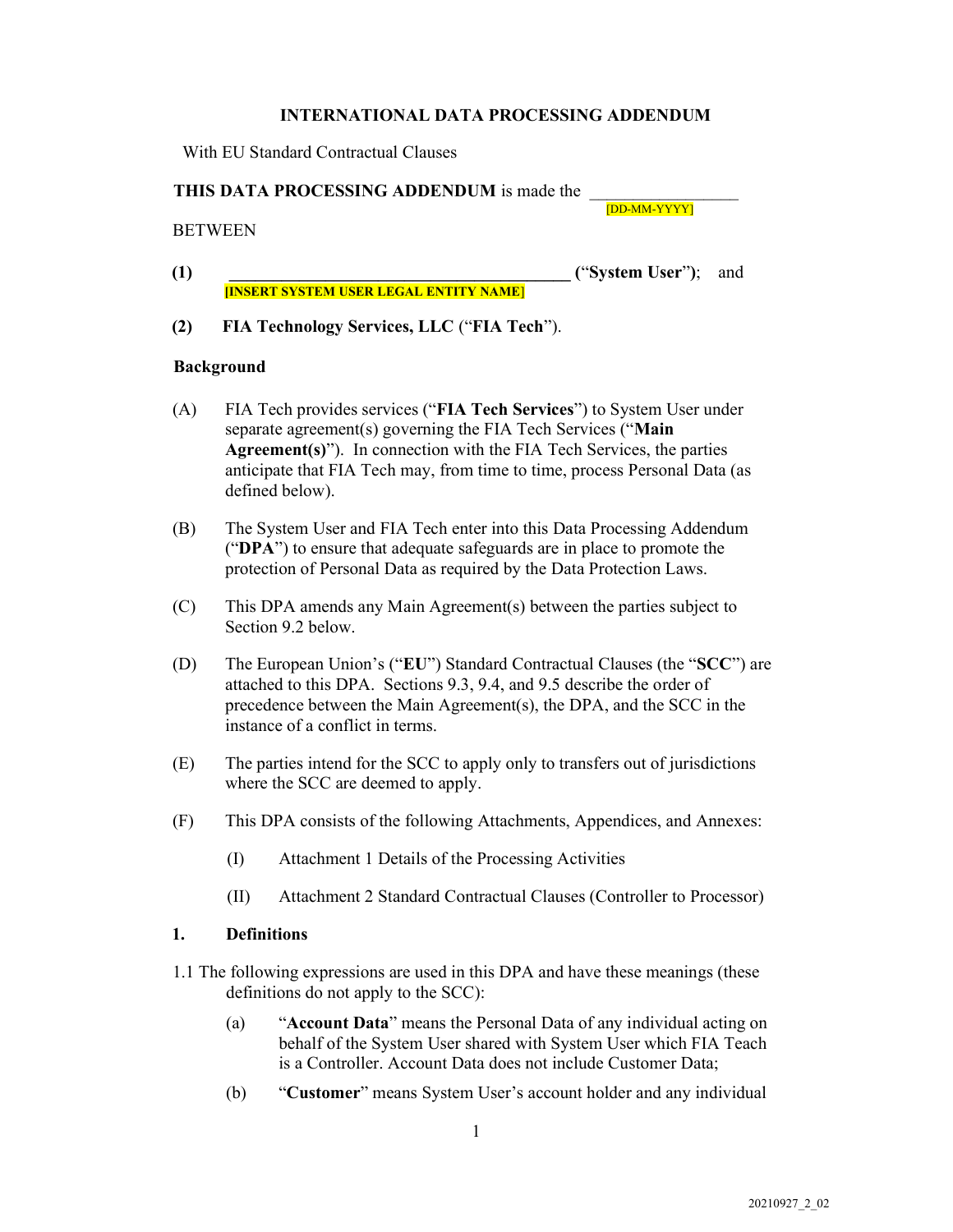personally identified with the account;

- (c) "Customer Data" means the Personal Data processed by FIA Tech on behalf of System User for purposes of providing the FIA Tech Services under the Main Agreement(s). Customer Data does not include Account Data;
- (d) "Data Subject Request" means a request from or on behalf of a data subject relating to access to, or rectification, erasure or data portability in respect of that person's Personal Data or an objection or request to restrict from or on behalf of a data subject to the processing of that person's Personal Data;
- (e) "Data Protection Laws" means all laws and regulations applicable to the processing of Personal Data, including the laws of the EU, the European Economic Area ("EEA"), their member states, including (where applicable) the GDPR (as defined below); the GDPR in such form as incorporated into the laws of the United Kingdom ("UK") and the UK Data Protection Act 2018 (collectively "UK GDPR") the laws of Australia, including the Australian Privacy Protection Act ("APP"); the laws of Canada, including the Federal Personal Information Protection and Electronic Documents Act ("PIPEDA"), the California Consumer Privacy Act ("CCPA"), the laws of Brazil ("LGPD"); the Swiss Federal Act of 19 June 1992 on Data Protection, the Ordinance to the Swiss Federal Act on Data Protection and the revised Swiss Federal Act of 25 September 2020 on Data Protection which comes into force on 01 January 2023 (together the "Swiss FADP"); and the data protection or privacy laws of any other country, including, without limitation, Switzerland and the Russian Federation, and any laws substantially amending, replacing or superseding any of the foregoing;
- (f) "FIA Tech Group" means FIA Tech and any corporate entities which are from time to time under Common Control with or Control of FIA Tech;
- (g) "GDPR" means Regulation (EU) 2016/679 of the European Parliament and of the Council of 27 April 2016 on the protection of natural persons with regard to the processing of personal data and the free movement of such data (known as the General Data Protection Regulation);
- (h) "Personal Data" means all personal identifiable or identified information, as defined in the Data Protection Laws and to which Data Protection Laws apply, including Customer Data and Account Data.
- (i) "Processing," "Controller," "Data Subject," "Supervisory Authority", "Personal Data Breach" and "Processor" shall have the meanings, or similar meanings, ascribed to them under Data Protection Laws; and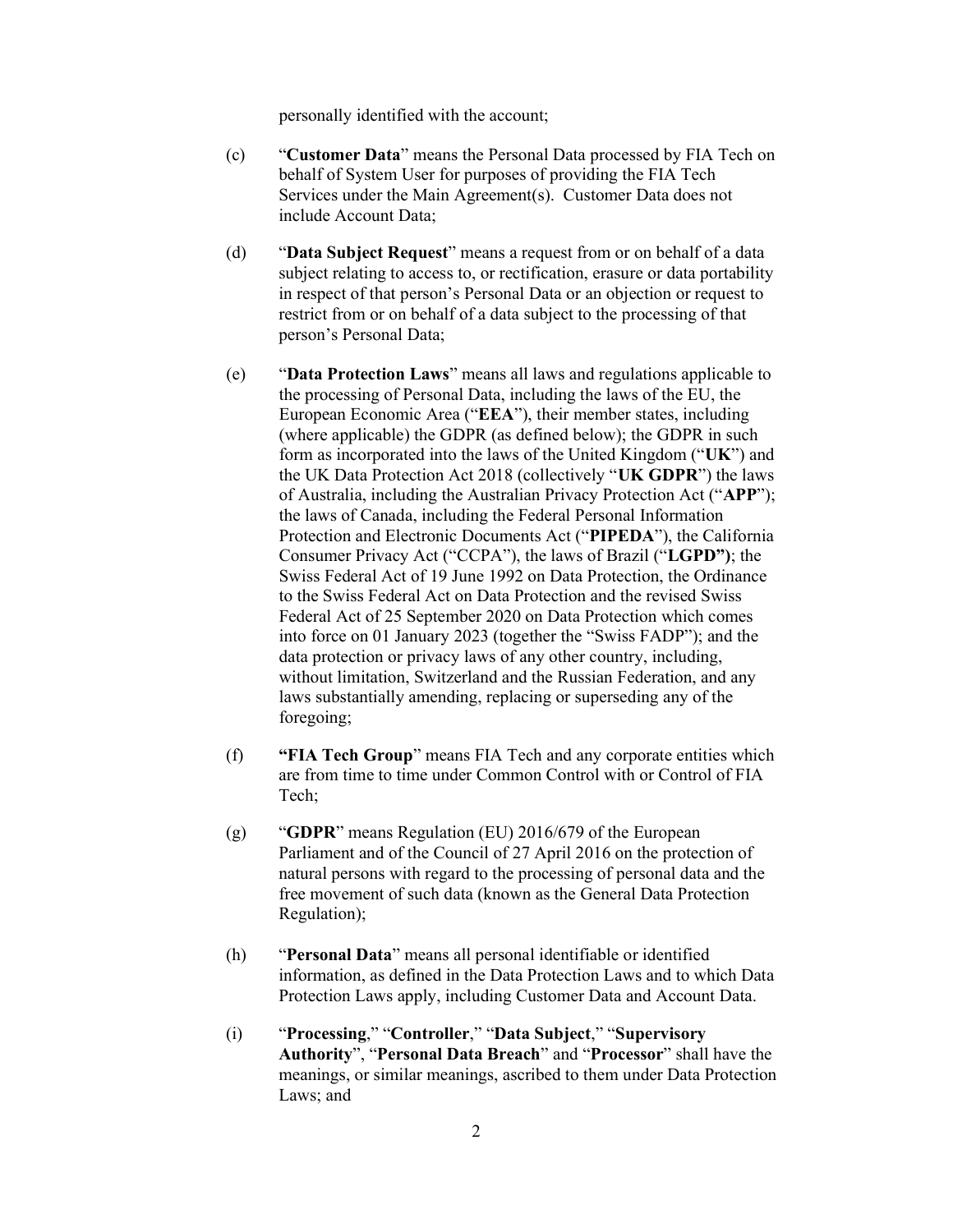- (j) "Standard Contractual Clauses" or "SCC" refer to the template clauses approved by the European Commission for the transfer of Personal Data to Data Processors or Data Controllers established in third countries, in its decision 2021/914 as published by the European Commission on 4 June 2021 or as the European Commission may revise and re-issue. These are integrated by reference and appear as Attachment 2 to this DPA.
- (k) An entity "Controls" another entity if it: (a) holds a majority of the voting rights in it; (b) is a member or shareholder of it and has the right to remove a majority of its board of directors or equivalent managing body; (c) is a member or shareholder of it and controls alone or under an agreement with other shareholders or members, a majority of the voting rights in it; or (d) has the right to exercise a dominant influence over it under its governance documents or under a contract; and two entities are treated as being in "Common Control" if either controls the other (directly or indirectly) or both are controlled (directly or indirectly) by the same entity.
- (l) "System User Group" means System User and any corporate entities which are from time to time under Common Control with or Control of System User.

# 2. Status of the Parties

- 2.1 Each of the System User and FIA Tech warrant in relation to Personal Data that it will comply with the Data Protection Laws applicable to them and to the particular Personal Data processed by each.
- 2.2 In respect of the parties' rights and obligations under this DPA regarding the Personal Data, the parties hereby acknowledge and agree that:
	- (a) the System User is the Controller, as between them, with respect to Customer Data;
	- (b) FIA Tech is the Processor, as between them, as to Customer Data;
	- (c) FIA Tech is the Controller, as between them, with respect to Account Data;
	- (d) The parties recognize that some Personal Data may be under common control with other system users.

# 3. System User Obligations

- 3.1 With respect to all Personal Data which System User provides to FIA Tech, , the System User shall have sole responsibility for the accuracy, quality, and legality of the processing and transfer of Personal Data.
	- (a) System User warrants that it has obtained all necessary authorizations to provide to FIA Tech the Personal Data for processing in connection with the provision of the FIA Tech Services.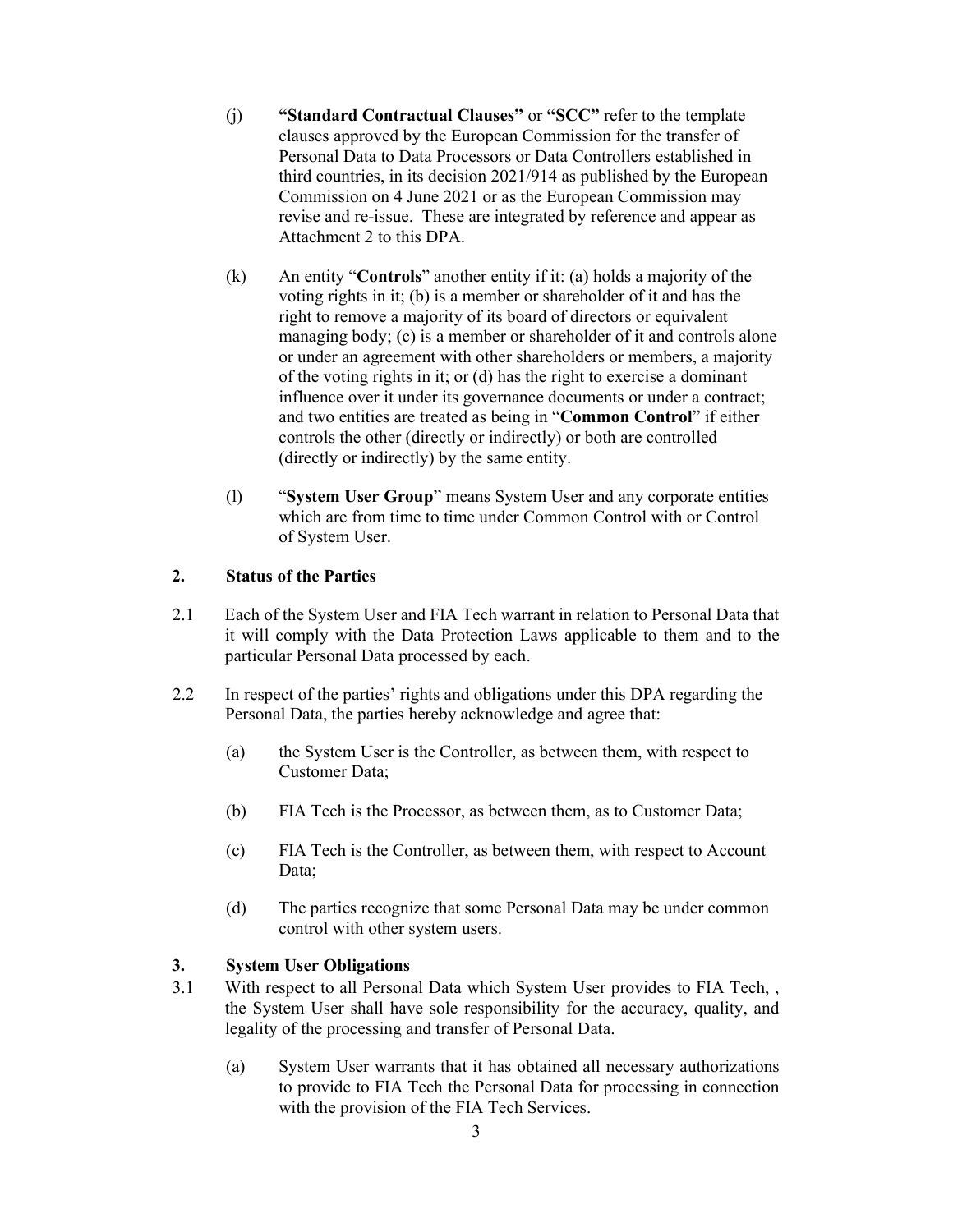- (b) System User understands, as a Controller, that it is responsible (as between System User and FIA Tech) for all obligations of a Controller under the Data Protection Laws, including, but not limited to:
	- (i) providing appropriate notification to individuals about potential cross border transfers of Personal Data and obtaining enforceable consent if the Data Protection Laws require;
	- (ii) responding to requests from individuals about their Personal Data and the processing of the same, including requests to have Personal Data altered, corrected, or erased, and providing copies of the actual Personal Data processed;
	- (iii)notifying individuals and any relevant regulators or authorities of any Personal Data Breach as may be required by law in the relevant jurisdiction;
	- (iv)maintenance of the relevant processing record.

### 4. FIA Tech Obligations

4.1 With respect to all Personal Data processed by FIA Tech, FIA Tech agrees it shall:

- (a) only process the Customer Data in order to provide FIA Tech Services and shall act only in accordance with this DPA and the System User's written instructions which are entirely represented by the Main Agreement(s), any mutually agreed addendums thereto, this DPA and its Attachments, and the Standard Contractual Clauses, if relevant;
- (b) implement appropriate technical and organizational measures to ensure a level of security appropriate to the risks that are presented by the Processing, in particular protection against accidental or unlawful destruction, loss, alteration, unauthorized disclosure of, or access to Personal Data.
- (c) take reasonable steps to ensure that only authorized personnel have access to such Personal Data and that any persons whom it authorizes to have access to the Personal Data are under obligations of confidentiality;
- (d) provide the System User with reasonable cooperation and assistance in respect of a Personal Data Breach as detailed in Section 5 below;
- (e) notify the System User if it receives a Data Subject Request:
	- (i) To the extent System User does not have the ability to address a Data Subject Request, FIA Tech shall (upon the System User's request) provide reasonable assistance to facilitate a Data Subject Request to the extent FIA Tech is able, subject to its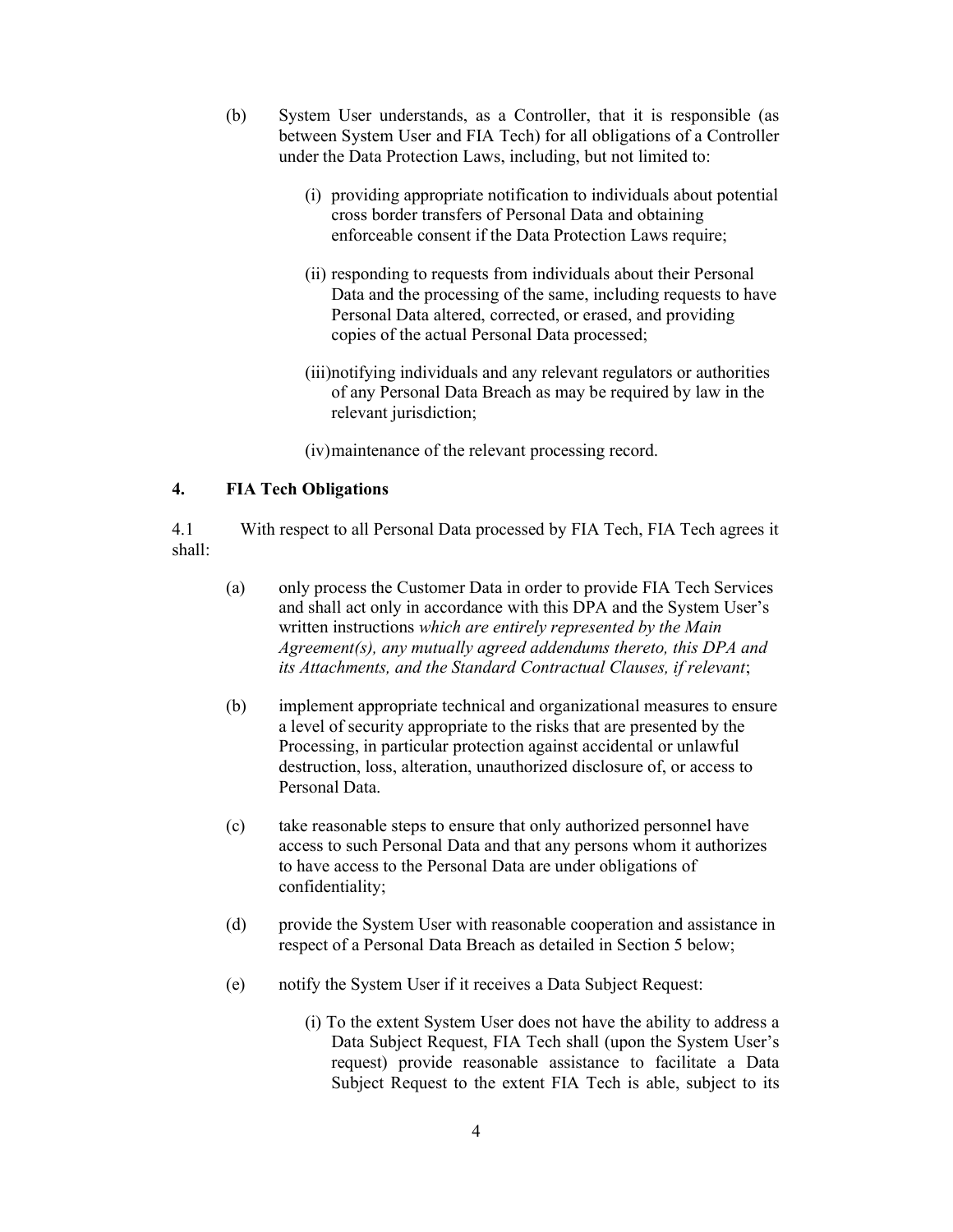contractual obligations to other system users and the laws governing the Main Agreement(s).

- (f) The deletion or return of Customer Data shall be governed by the terms of the Main Agreement(s) or, if applicable, Clause 12 of the SCC; however, nothing in Clause 8.5 of the SCC shall be interpreted to compel FIA Tech to delete or return Personal Data that is processed by another system user. FIA Tech cannot delete or return Customer Data that is associated with a record in another system user's account or where it must be retained for audit trail or other obligations to account to regulatory authorities.
- (g) FIA Tech will provide such assistance as the System User reasonably requests (taking into account the nature of processing and the information available to FIA Tech) with respect to accounting for and documenting System User's compliance with its obligations under relevant Data Protection Laws. At a minimum, upon written request, FIA Tech will produce to System User a copy of any third-party audit reports concerning the adequacy of FIA Tech's technical security measures.
- (h) With respect to the Personal Data of individuals with rights under the Data Protection Laws of the EEA, UK or Switzerland, refrain from disclosing Personal Data to any third party, including, but not limited to, relevant legal authorities, until a court with competent jurisdiction over the data importer requires such disclosure.

#### 5. Personal Data Breach Management

- 5.1 When FIA Tech becomes aware of a Personal Data Breach affecting Customer Data, it shall, without undue delay, notify the System User about the Personal Data Breach and shall provide reasonable cooperation and assistance to the System User to enable the System User to understand the Personal Data Breach and to take suitable further steps in respect of the Personal Data Breach.
- 5.2 When System User becomes aware of a Personal Data Breach affecting Account Data, it shall, without undue delay, notify FIA Tech about the Personal Data Breach and shall provide reasonable cooperation and assistance to FIA Tech to enable FIA Tech to understand the Personal Data Breach and to take suitable further steps in respect of the Personal Data Breach.

## 6. Sub-Processing

- 6.1 The System User grants a general authorization to FIA Tech and other members of the FIA Tech Group to appoint: (a) other members of the FIA Tech Group as sub-processors; and (b) any third-party identified in Attachment 2 as a subprocessor.
- 6.2 FIA Tech will maintain a list of sub-processors (which can be accessed at https://fia-tech.com/subprocessors-covered-suppliers/) and will add the names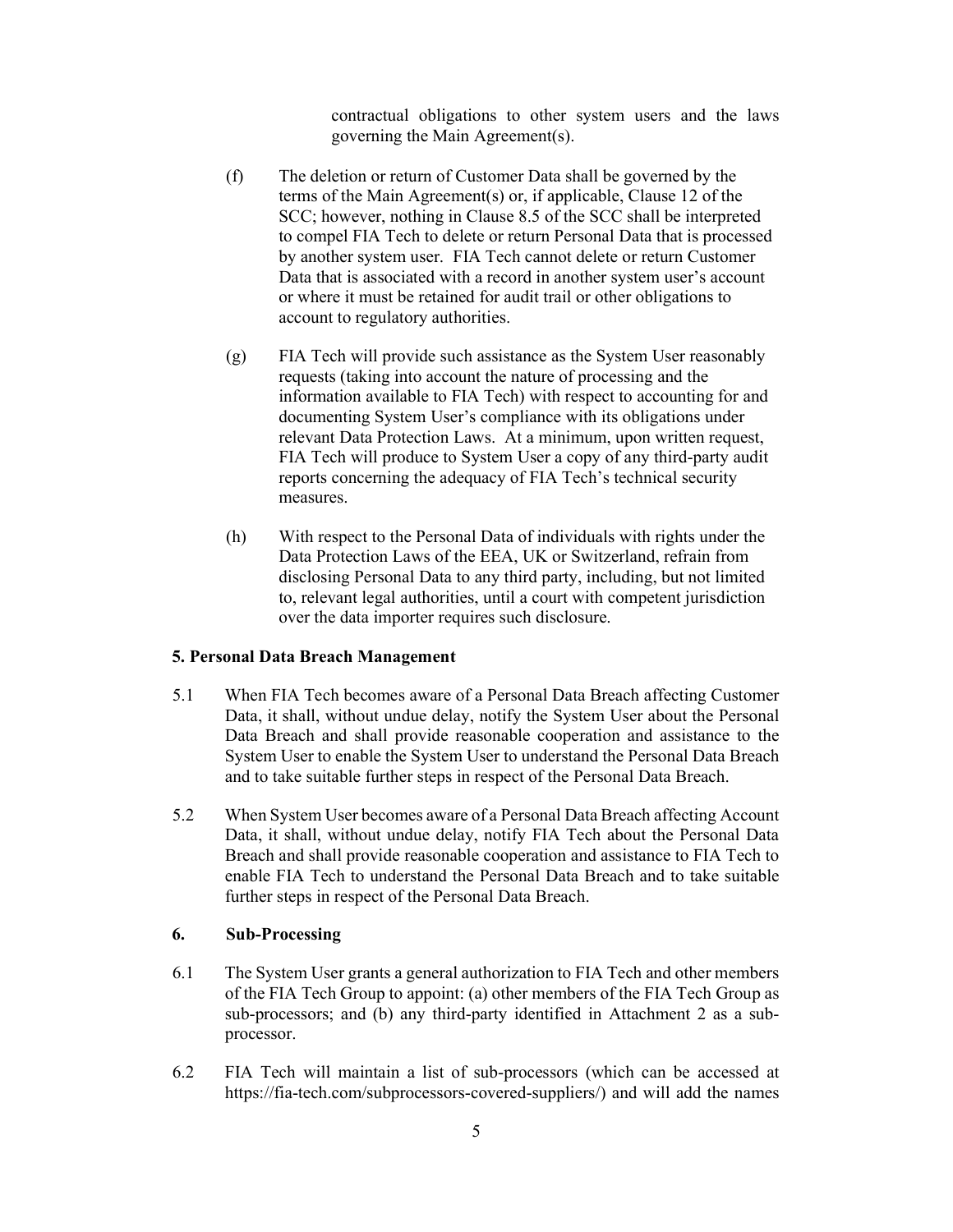of new and replacement sub-processors to the list prior to them starting subprocessing of Customer Data.

6.3 FIA Tech will ensure that any sub-processor it engages to provide services on its behalf does so only on the basis of a written contract which imposes on such sub-processor terms substantially no less protective of Personal Data than those imposed on FIA Tech in this DPA or as may be required in the SCC.

# 7. Cross-Border Data Transfers

- 7.1 The System User acknowledges that the provision of the FIA Tech Services under the Main Agreement(s) will require the processing of Customer Data by FIA Tech and sub-processors in countries outside the EEA, Switzerland and the UK to the United States for the provision of the FIA Tech Services pursuant to the Main Agreement. To the extent an adequate transfer safeguard is required for the transfer of Customer Data to FIA Tech in the United States by data protection laws in the EEA and Switzerland, as confirmed by relevant competent authorities, the System User and FIA Tech enter into and agree to bound by the provisions of the Standard Contractual Clauses set out in Attachment 2 in relation to such transfers of Customer Data.
- 7.2 To the extent an adequate transfer safeguard is required for the transfer of Customer Data subject to the Swiss FADP, from System User to FIA Tech in the United States, by Swiss data protection laws, as confirmed by relevant competent authorities, the System User and FIA Tech enter into and agree to be bound by the provisions of the Standard Contractual Clauses set out in Attachment 2 ("Swiss Standard Contractual Clauses") in relation to such transfers of Customer Data. For the purposes of the Swiss Standard Contractual Clauses any references to EU legislation, EU authorities and the EU Member States in the Swiss Standard Contractual Clauses are amended to reflect corresponding Swiss legislation, Swiss competent authorities as appropriate, including the following amends:
	- (a) The following definitions are included in the EU Standard Contractual Clauses prior to Section 1 of the EU Standard Contractual Clauses: (i) "Swiss FADP": the Swiss Federal Act of 19 June 1992 on Data Protection, the Ordinance to the Swiss Federal Act on Data Protection and the revised Swiss Federal Act of 25 September 2020 on Data Protection which comes into force on 01 January 2023; and (ii) "the Switzerland Data Protection Laws": All laws relating to data protection, the processing of personal data, privacy and/or electronic communications in force from time to time in Switzerland, including the Swiss FADP;
	- (b) References to "Regulation (EU) 2016/679" OR "That Regulation" are replaced by "Switzerland Data Protection Laws" and references to specific Article(s) of "Regulation (EU) 2016/679" are replaced with the equivalent Article or Section of Swiss Data Protection Laws;
	- (c) References to Regulation (EU) 2018/1725 are removed;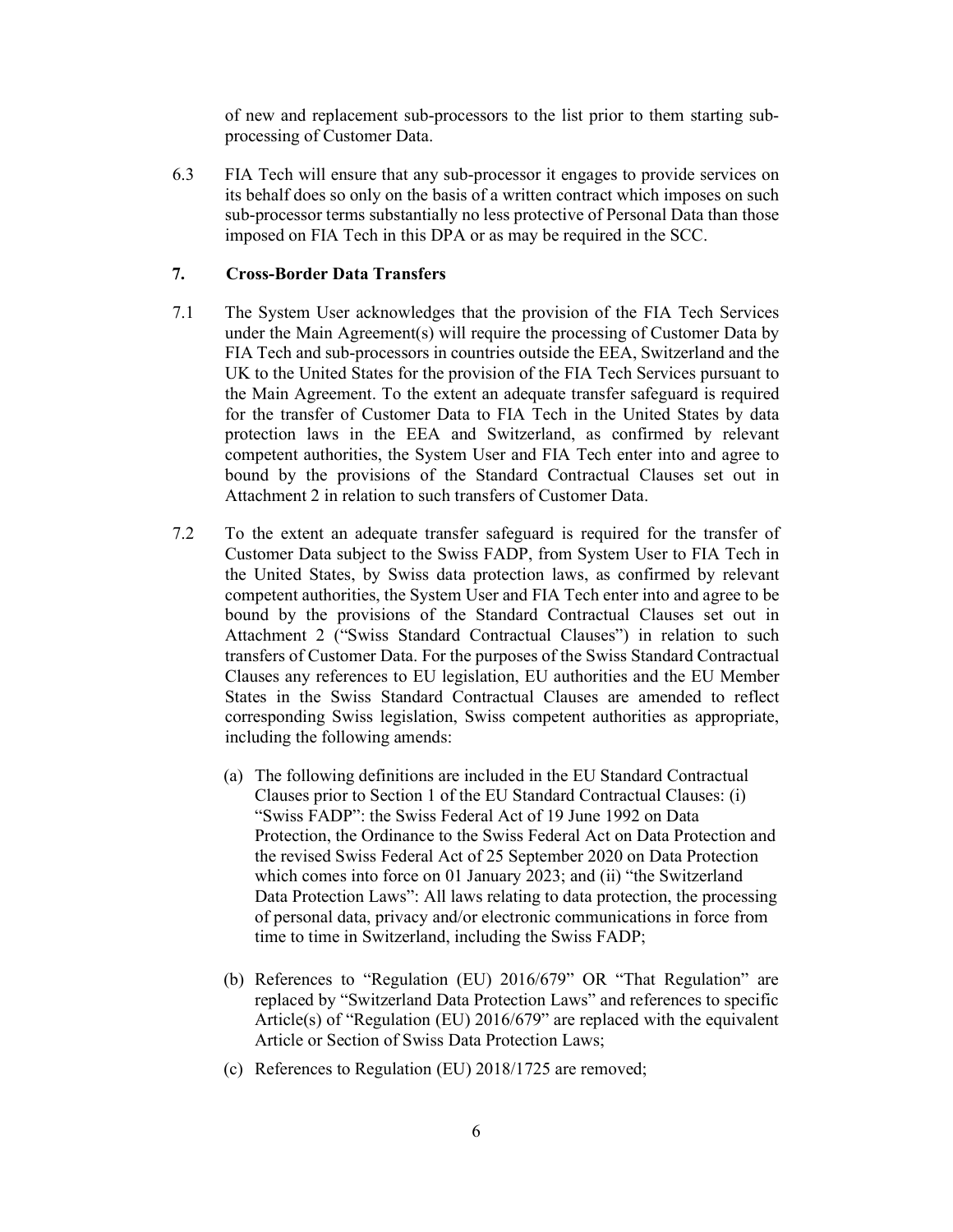- (d) References to the "Union", "EU" and "EU Member State" are all replaced with "Switzerland";
- (e) The Supervisory Authority selected for the purposes of Clause 13 (Supervision) of the Swiss Standard Contractual Clauses is the Swiss Federal Data Protection and Information Commissioner (FDPIC).
- (f) Clause 17 (Governing law) of the Swiss Standard Contractual Clauses shall refer to the laws of Switzerland as the governing law of the Swiss Standard Contractual Clauses and Clause 18 (Choice of forum and jurisdiction) shall refer to the Swiss courts as the proper forum and jurisdiction for disputes and legal proceedings arising under the Swiss Standard Contractual Clauses.
- 7.3 To the extent an adequate transfer safeguard is required for the transfer of Customer Data subject to the UK GDPR, from System User to FIA Tech in the United States, by UK data protection laws, as confirmed by relevant competent authorities, the System User and FIA Tech enter into and agree to be bound by the provisions of the Standard Contractual Clauses set out in Attachment 2 ("UK Standard Contractual Clauses") in relation to such transfers of Customer Data. For the purposes of the UK Standard Contractual Clauses any references to EU legislation, EU authorities and the EU Member States in the UK Standard Contractual Clauses are amended to reflect corresponding UK legislation, UK competent authorities as appropriate, including the following amends:
	- (a) The following definitions are included in the UK Standard Contractual Clauses prior to Section I of the UK Standard Contractual Clauses: (i) "UK": The United Kingdom of Great Britain and Northern Ireland; and (ii) "UK Data Protection Laws": All laws relating to data protection, the processing of personal data, privacy and/or electronic communications in force from time to time in the UK, including the United Kingdom General Data Protection Regulation (as it forms part of the law of England and Wales, Scotland and Northern Ireland by virtue of section 3 of the European Union (Withdrawal) Act 2018) and the UK Data Protection Act 2018;
	- (b) References to "Regulation (EU) 2016/679" OR "That Regulation" are replaced by "UK Data Protection Laws" and references to specific Article(s) of "Regulation (EU) 2016/679" are replaced with the equivalent Article or Section of UK Data Protection Laws;
	- (c) References to Regulation (EU) 2018/1725 are removed;
	- (d) References to the "Union", "EU" and "EU Member State" are all replaced with "UK";
	- (e) The Supervisory Authority selected for the purposes of Clause 13 (Supervision) of the UK Standard Contractual Clauses is the UK Information Commissioner's Office (ICO);
	- (f) Clause 17 (Governing law) of the UK Standard Contractual Clauses shall refer to the law of the UK as the governing law of the UK Standard Contractual Clauses and Clause 18 (Choice of forum and jurisdiction) shall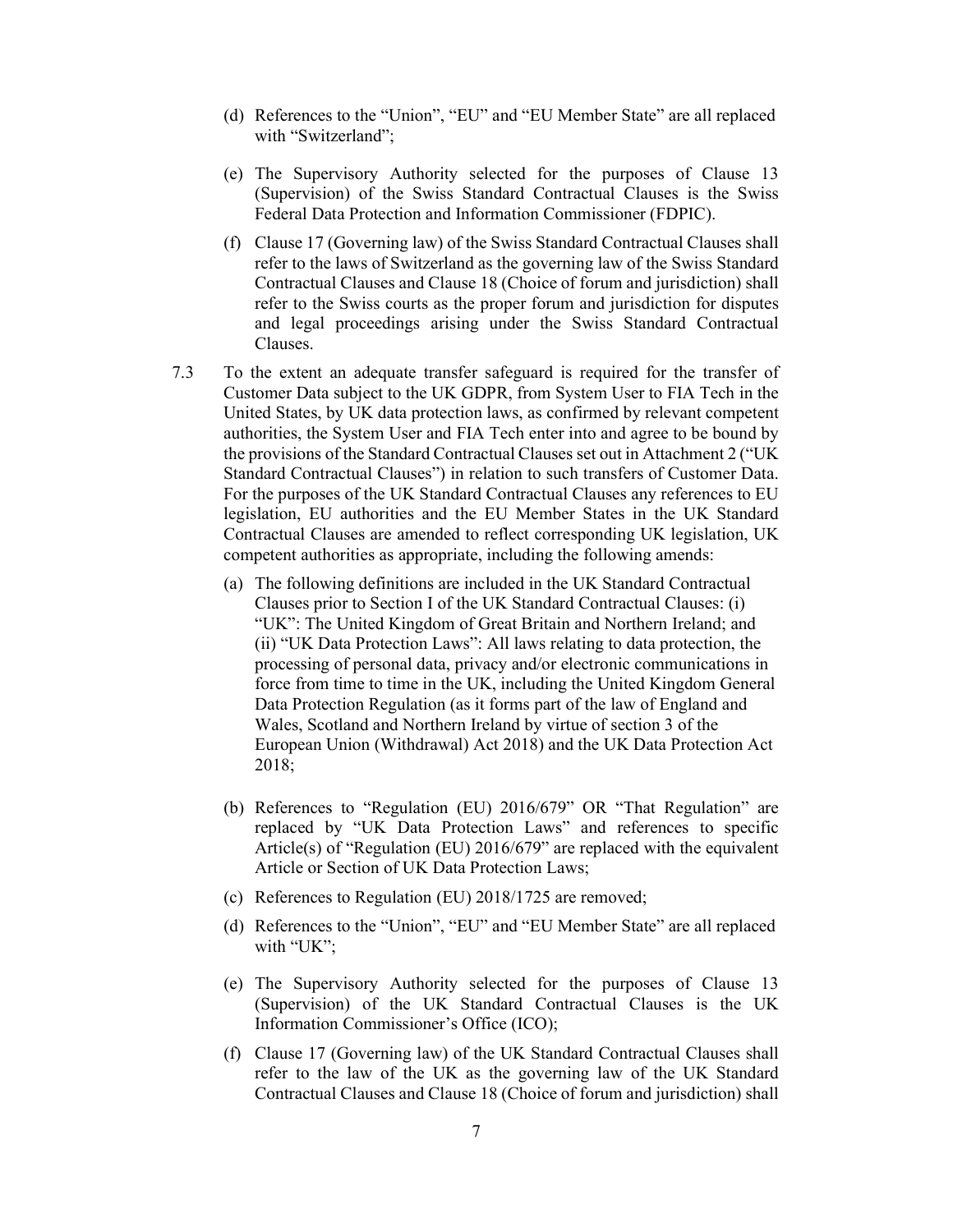refer to the UK courts as the proper forum and jurisdiction for disputes and legal proceedings arising under the UK Standard Contractual Clauses.

7.4 FIA Tech shall ensure that any onward transfers of Customer Data to subprocessors outside the EEA and UK will be compliant with Data Protection Laws.

# 8. Liability

8.1 Subject to the limitations of liability in the Main Agreement(s), each party shall be liable to the other for damages it causes by any breach of this DPA. Liability as between the parties is limited to actual damage suffered. Punitive damages are specifically excluded.

# 9. General

- 9.1 If the System User determines that a Personal Data Breach must be reported to any regulator or enforcement authority, and/or Data Subjects, and/or the public or portions of the public, the System User will notify FIA Tech before the report is made and supply FIA Tech with copies of any written documentation to be filed with the authorities and of any notification the System User proposes to make (whether to any regulator or enforcement authority, and/or Data Subjects, and/or the public or portions of the public) which references FIA Tech, its security measures and/or role in the Personal Data Breach, whether or not by name. Subject to the System User's compliance with any mandatory notification deadlines under the Data Protection Laws, the System User will consult with FIA Tech in good faith and take account of any clarifications or corrections FIA Tech reasonably requests to such notifications and which are consistent with the Data Protection Laws.
- 9.2 This DPA is without prejudice to the rights and obligations of the parties under the Main Agreement(s), which shall continue to have full force and effect. In the event of any conflict between the terms of this DPA and the terms of the Main Agreement(s), the terms of this DPA shall prevail, but only so far as the subject matter concerns the processing of Customer Data.
- 9.3 Except to the extent that the SCC differ, FIA Tech's liability to the System User and to each member of the System User Group (taken together) under or in connection with this DPA shall be subject to the same limitations and exclusions of liability as apply under the Main Agreement(s) as if that liability arose under the Main Agreement(s).
- 9.4 Except to the extent permitted in connection with FIA Tech's obligations under the SCC, no third person or entity has the right to enforce this DPA.
- 9.5 With respect to transferred, GDPR-protected Personal Data only, the SCC shall take precedence over any explicitly contradictory term in the DPA or Main Agreement(s). The Main Agreement(s) and the DPA shall take precedence when the SCC is silent on a term.
- 9.6 This DPA and the SCC set out all of the terms that have been agreed between the parties in relation to the subjects covered by it and supersede any other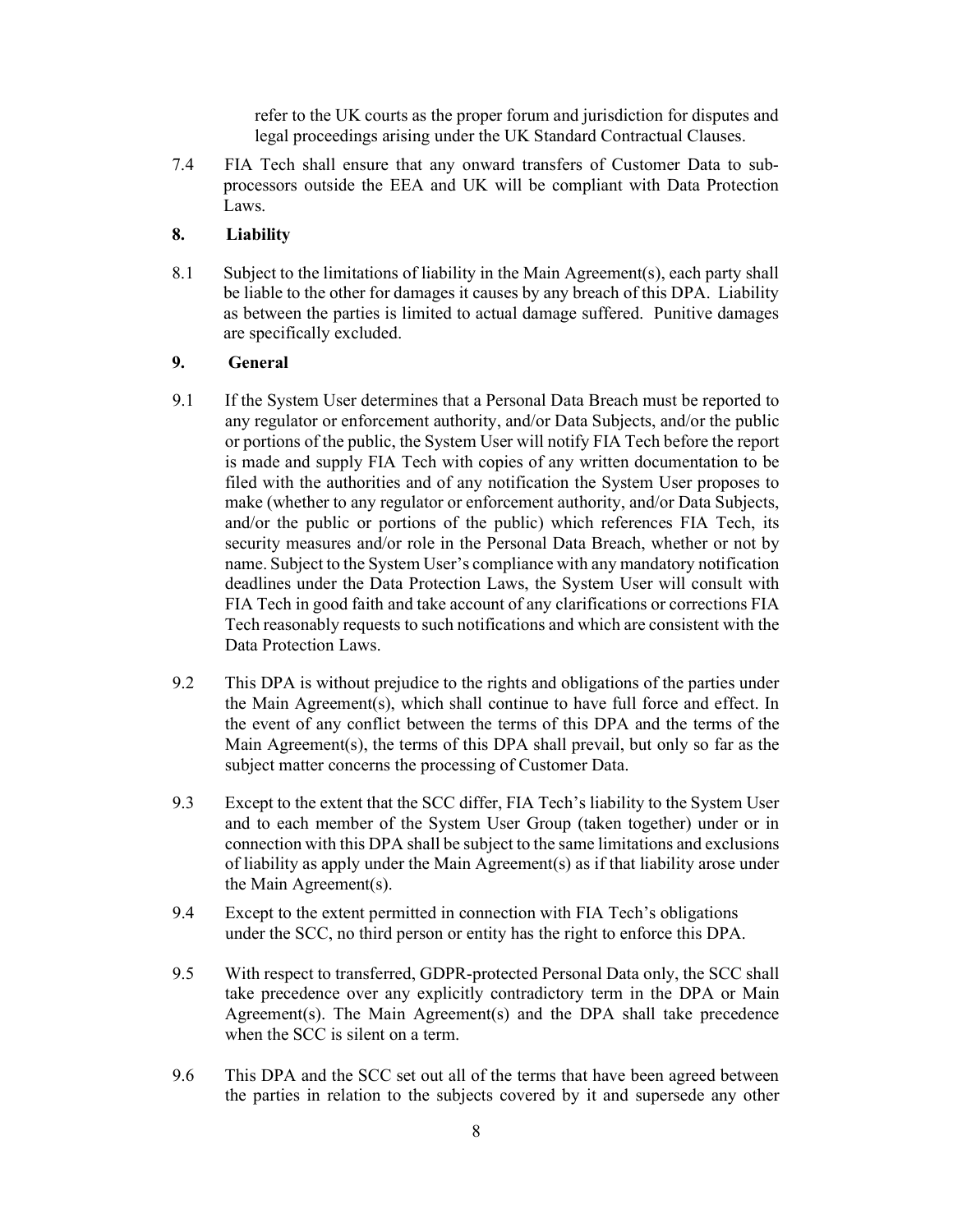agreements or terms between the individual and/or legal entity agreeing to these terms and FIA Tech. Other than in respect of statements made fraudulently, no other representations or terms shall apply or form part of this DPA.

- 9.7 Should any provision of this DPA be invalid or unenforceable, then the remainder of this DPA shall remain valid and in force. The invalid or unenforceable provision shall be either (i) amended as necessary to ensure its validity and enforceability, while preserving the parties' intentions as closely as possible or, if this is not possible, (ii) construed in a manner as if the invalid or unenforceable part had never been contained therein.
- 9.8 This DPA shall be governed by and construed in accordance with the laws of the country or territory stipulated for this purpose in the Main Agreement(s) and each party agrees to submit to the choice of jurisdiction as stipulated in the Main Agreement(s) in respect of any claim or matter arising under this DPA.
- 9.9 The SCC are governed by the law of the member state indicated in the SCC.
- 9.10 The signatories hereto warrant and represent that they are duly authorized to bind the respective party, and to execute this DPA and all Attachments, Appendices, and Annexes hereto.

EXECUTED by and on behalf of FIA Technology Services, LLC

mar

Signature:

| Name:                                | Nick Solinger |                                               |
|--------------------------------------|---------------|-----------------------------------------------|
| Title:                               | <b>CEO</b>    |                                               |
| <b>EXECUTED</b> by and on behalf of: |               | <b>[INSERT SYSTEM USER LEGAL ENTITY NAME]</b> |
| Signature:                           |               |                                               |
| Name:                                |               |                                               |
| Title:                               |               |                                               |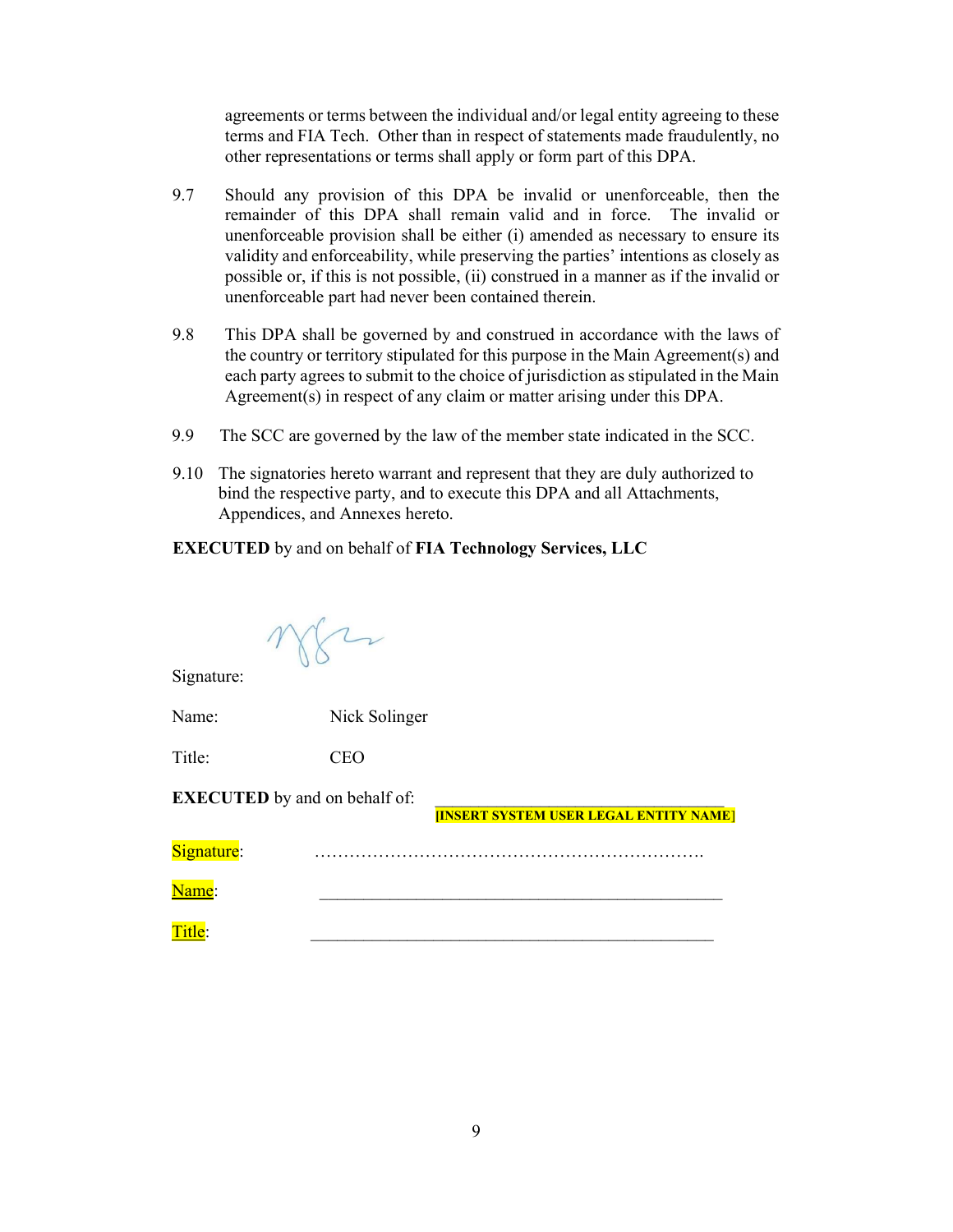# Attachment 1

# Details of the Processing Activities

# Written Instructions:

The Main Agreement(s) constitute System User's written instructions.

# Subject matter and duration of the Processing of Personal Data:

The subject matter and duration of the Processing of Personal Data are set out in the Main Agreement(s).

### The nature and purpose of the Processing of Personal Data:

The nature and purpose of the Processing of Personal Data are set out in the Main Agreement(s).

# The type of Personal Data:

FIA Tech processes the following types of Customer Data, depending on the FIA Tech Services being used by System User:

i. Contact Information: given name, surname, maiden name, middle name, birth name, or any additional names, preferred salutation, alias, personal and/or business address, title, personal and/or business phone number (including, but not limited to, mobile phone number), personal and/or business fax number, personal and/or business email address, or other contact information. ii. Signatures.

iii. Employment Information: country of residence and/or employment, city of residence and/or employment, occupation, employer, employment status, or other identity or occupation-related data. iv. Identifiers: account number, Tag50 or other trading identifier, usernames or other identifying numbers or references.

- v. Financial Details: bank account related information or other financial details.
- vi. Meeting Data: schedules, calendar invites, attendance notes or other types of communication, call or meeting data.
- vii. Voice Recordings.
- viii. Digital Identifiers: IP address, browser-generated information, device information, geo-location markers, and other digital identifiers used for purposes including, but not limited to, tracking, profiling or identifying location.
- ix. Permissioning: data relating to role or access rights in FIA Tech's system or other similar information.

# The categories of Data Subject to whom the Personal Data relates:

The categories of Data Subject may include some or all of the following:

1. System User's, and System User's affiliate's, representatives (including, employees, officers, directors, partners, owners, consultants, vendor representatives, contractors and agent representatives).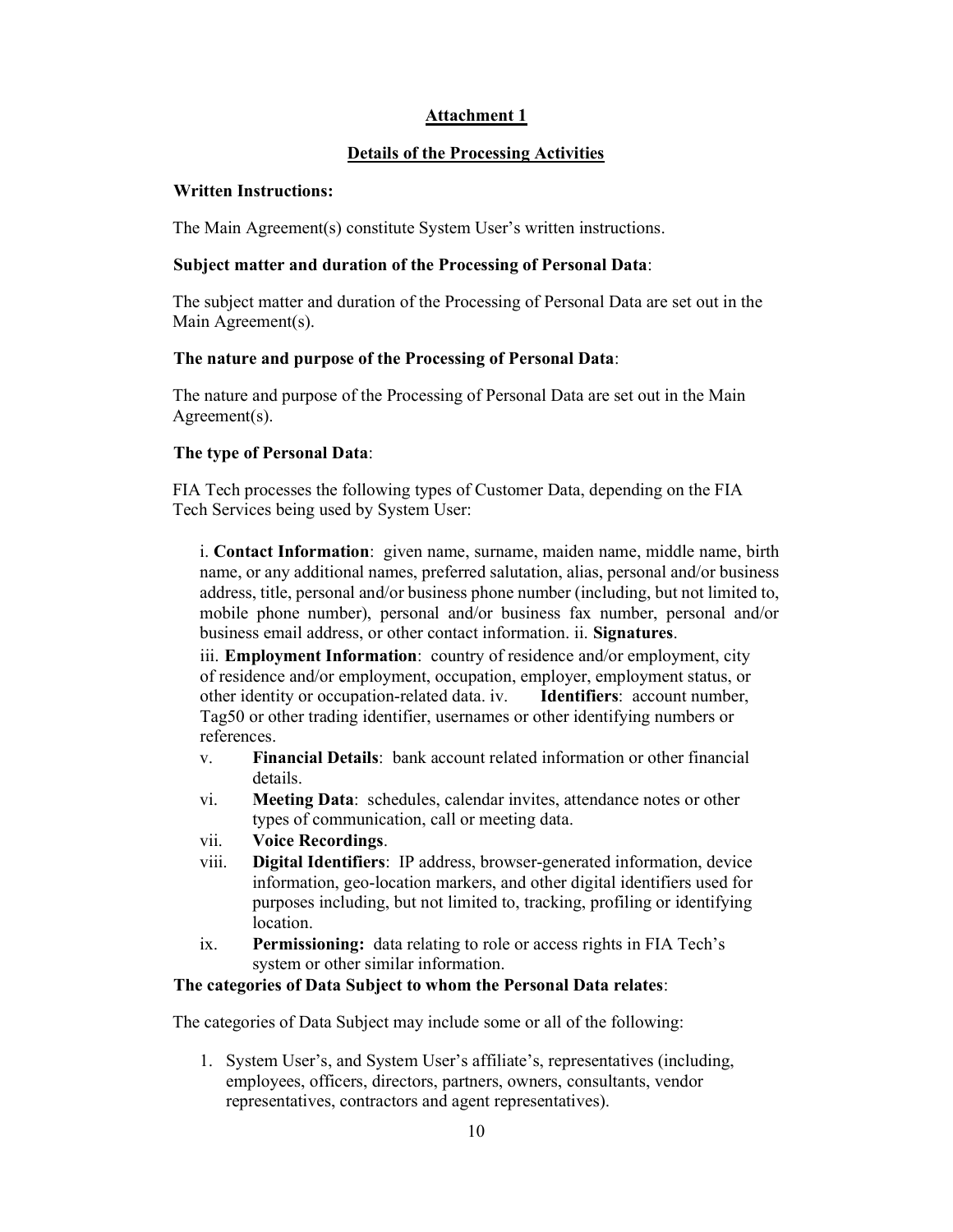2. Client or Counterparty Representative – System User's or it's affiliates' client's (and each of such client's respective client's) or counterparty's employees, officers, directors, partners, affiliates, owners, consultants, vendors, contractors and agents.

# The obligations and rights of System User

The obligations and rights of System User are set out in the Main Agreement(s) and in this DPA.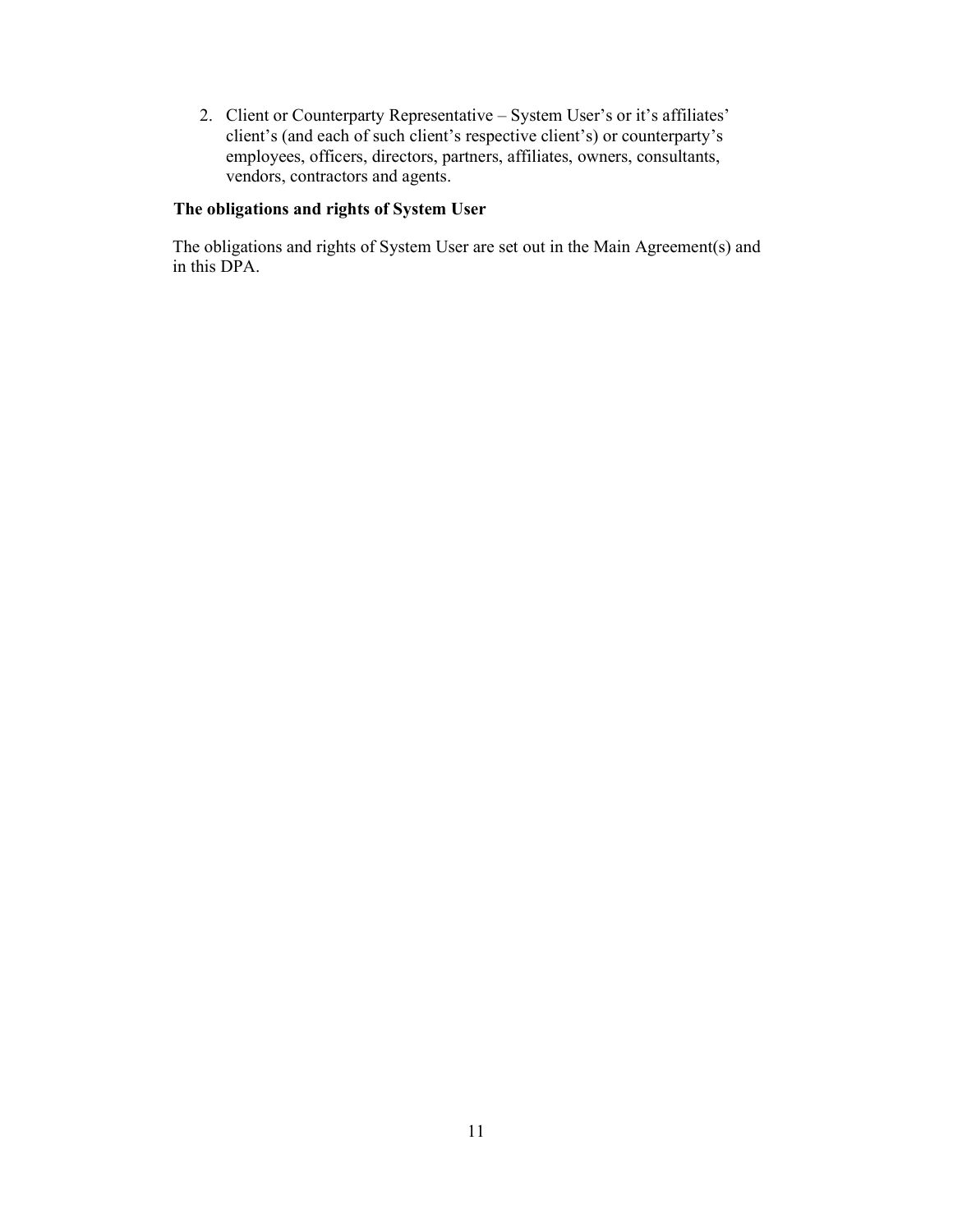# Attachment 2

# STANDARD CONTRACTUAL CLAUSES (PROCESSORS)

This Schedule 1 is part of and subject to the terms of the Agreement.

For the transfer of personal data to processors established in third countries which do not ensure an adequate level of data protection.

Name of the data exporting organization:

INSERT SYSTEM USER LEGAL ENTITY NAME]

Address:

(the data exporter)

And

Name of the data importing organization: FIA Technology Services, LLC

Address: 2001 K St NW, Suite 730 North Tower, Washington DC 20006

(the data importer)

each a 'party'; together 'the parties',

HAVE AGREED on the following Contractual Clauses (the Clauses) in order to adduce adequate safeguards with respect to the protection of privacy and fundamental rights and freedoms of individuals for the transfer by the data exporter to the data importer of personal data.

# SECTION I

### Clause 1

#### Purpose and scope

- (a) The purpose of these standard contractual clauses is to ensure compliance with the requirements of Regulation (EU) 2016/679 of the European Parliament and of the Council of 27 April 2016 on the protection of natural persons with regard to the processing of personal data and on the free movement of such data (General Data Protection Regulation) for the transfer of personal data to a third country.
- (b) The Parties: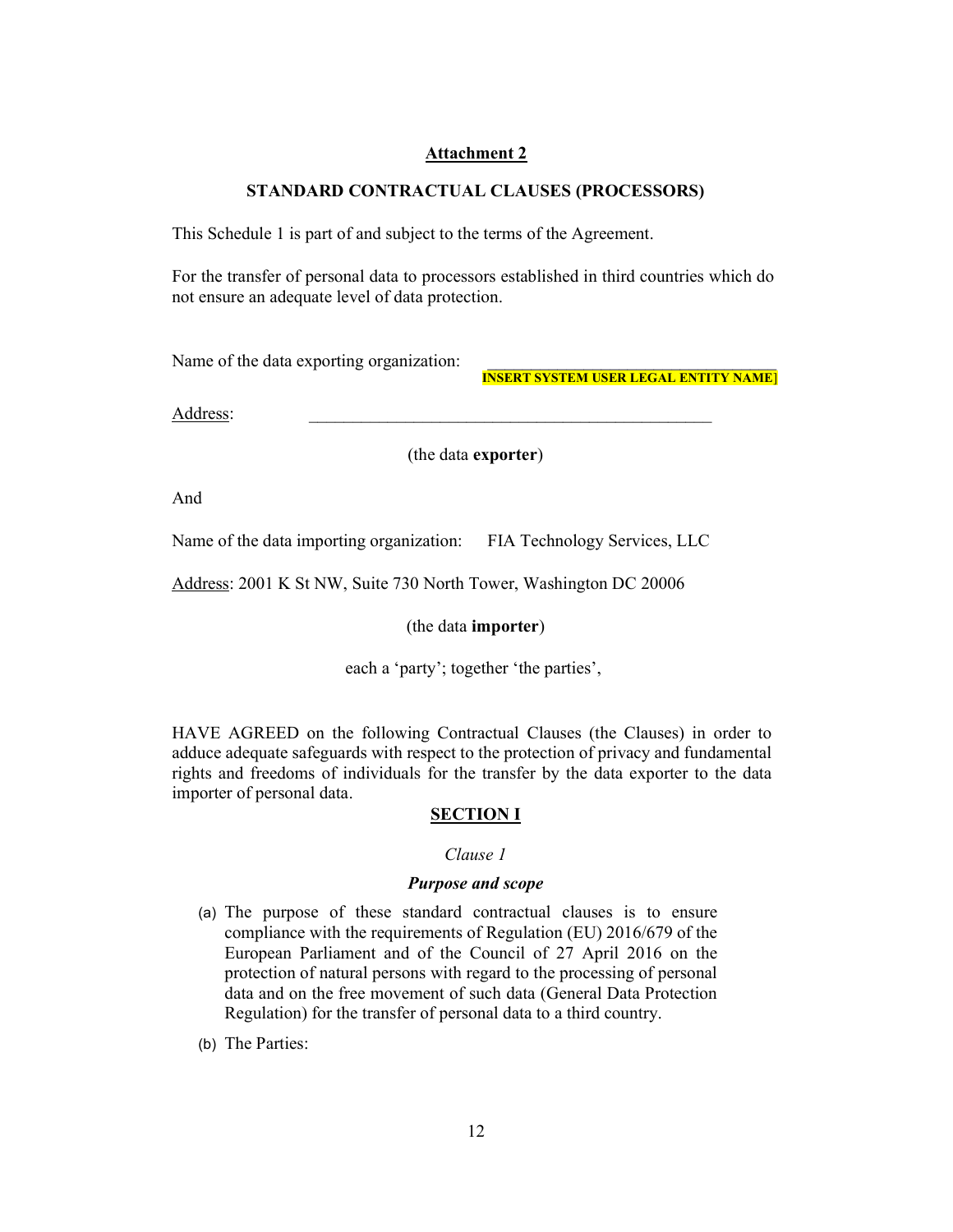- (i) the natural or legal person(s), public authority/ies, agency/ies or other body/ies (hereinafter "entity/ies") transferring the personal data, as listed in Annex I.A. (hereinafter each "data exporter"), and
- (ii) the entity/ies in a third country receiving the personal data from the data exporter, directly or indirectly via another entity also Party to these Clauses, as listed in Annex I.A. (hereinafter each "data importer") have agreed to these standard contractual clauses (hereinafter: "Clauses").
- (c) These Clauses apply with respect to the transfer of personal data as specified in Annex I.B.
- (d) The Appendix to these Clauses containing the Annexes referred to therein forms an integral part of these Clauses.

#### Clause 2

## Effect and invariability of the Clauses

- (a) These Clauses set out appropriate safeguards, including enforceable data subject rights and effective legal remedies, pursuant to Article  $46(1)$  and Article  $46(2)(c)$  of Regulation (EU) 2016/679 and, with respect to data transfers from controllers to processors and/or processors to processors, standard contractual clauses pursuant to Article 28(7) of Regulation (EU) 2016/679, provided they are not modified, except to select the appropriate Module(s) or to add or update information in the Appendix. This does not prevent the Parties from including the standard contractual clauses laid down in these Clauses in a wider contract and/or to add other clauses or additional safeguards, provided that they do not contradict, directly or indirectly, these Clauses or prejudice the fundamental rights or freedoms of data subjects.
- (b) These Clauses are without prejudice to obligations to which the data exporter is subject by virtue of Regulation (EU) 2016/679.

#### Clause 3

### Third-party beneficiaries

- (a) Data subjects may invoke and enforce these Clauses, as third-party beneficiaries, against the data exporter and/or data importer, with the following exceptions:
	- (i) Clause 1, Clause 2, Clause 3, Clause 6, Clause 7;
	- (ii) Clause 8.1(b), 8.9(a), (c), (d) and (e);
	- (iii) Clause  $9(a)$ , (c), (d) and (e);
	- (iv) Clause  $12(a)$ , (d) and (f);
	- $(v)$  Clause 13;
	- (vi) Clause  $15.1(c)$ , (d) and (e);
	- (vii) Clause  $16(e)$ ;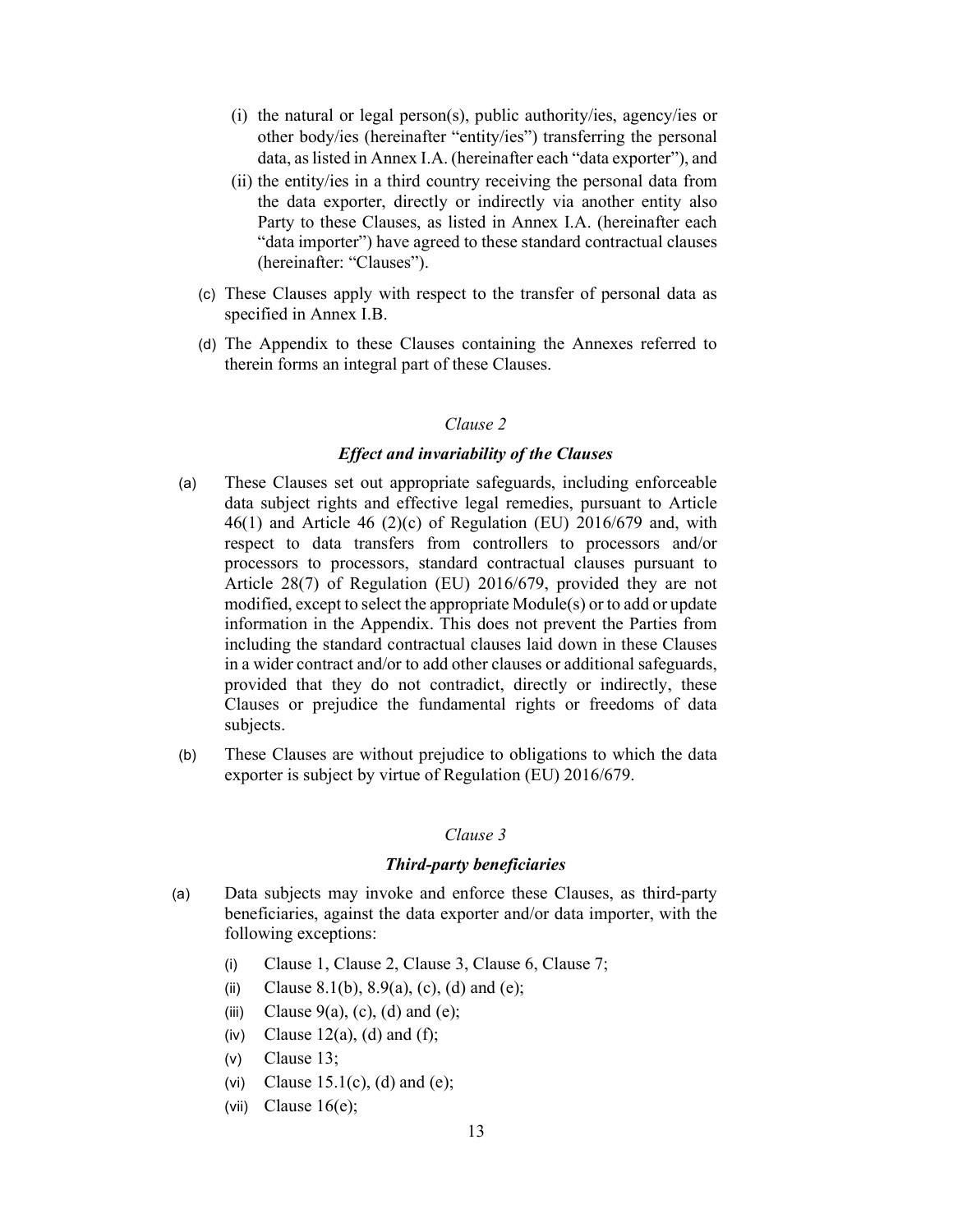(viii) Clause  $18(a)$  and (b).

(b) Paragraph (a) is without prejudice to rights of data subjects under Regulation (EU) 2016/679.

#### Clause 4

#### Interpretation

- (a) Where these Clauses use terms that are defined in Regulation (EU) 2016/679, those terms shall have the same meaning as in that Regulation.
- (b) These Clauses shall be read and interpreted in the light of the provisions of Regulation (EU) 2016/679.
- (c) These Clauses shall not be interpreted in a way that conflicts with rights and obligations provided for in Regulation (EU) 2016/679.

#### Clause 5

### **Hierarchy**

In the event of a contradiction between these Clauses and the provisions of related agreements between the Parties, existing at the time these Clauses are agreed or entered into thereafter, these Clauses shall prevail.

#### Clause 6

### Description of the transfer(s)

The details of the transfer(s), and in particular the categories of personal data that are transferred and the purpose(s) for which they are transferred, are specified in Annex I.B.

# SECTION II – OBLIGATIONS OF THE PARTIES

## Clause 8

#### Data protection safeguards

The data exporter warrants that it has used reasonable efforts to determine that the data importer is able, through the implementation of appropriate technical and organisational measures, to satisfy its obligations under these Clauses.

#### 8.1 Instructions

- (a) The data importer shall process the personal data only on documented instructions from the data exporter. The data exporter may give such instructions throughout the duration of the contract.
- (b) The data importer shall immediately inform the data exporter if it is unable to follow those instructions.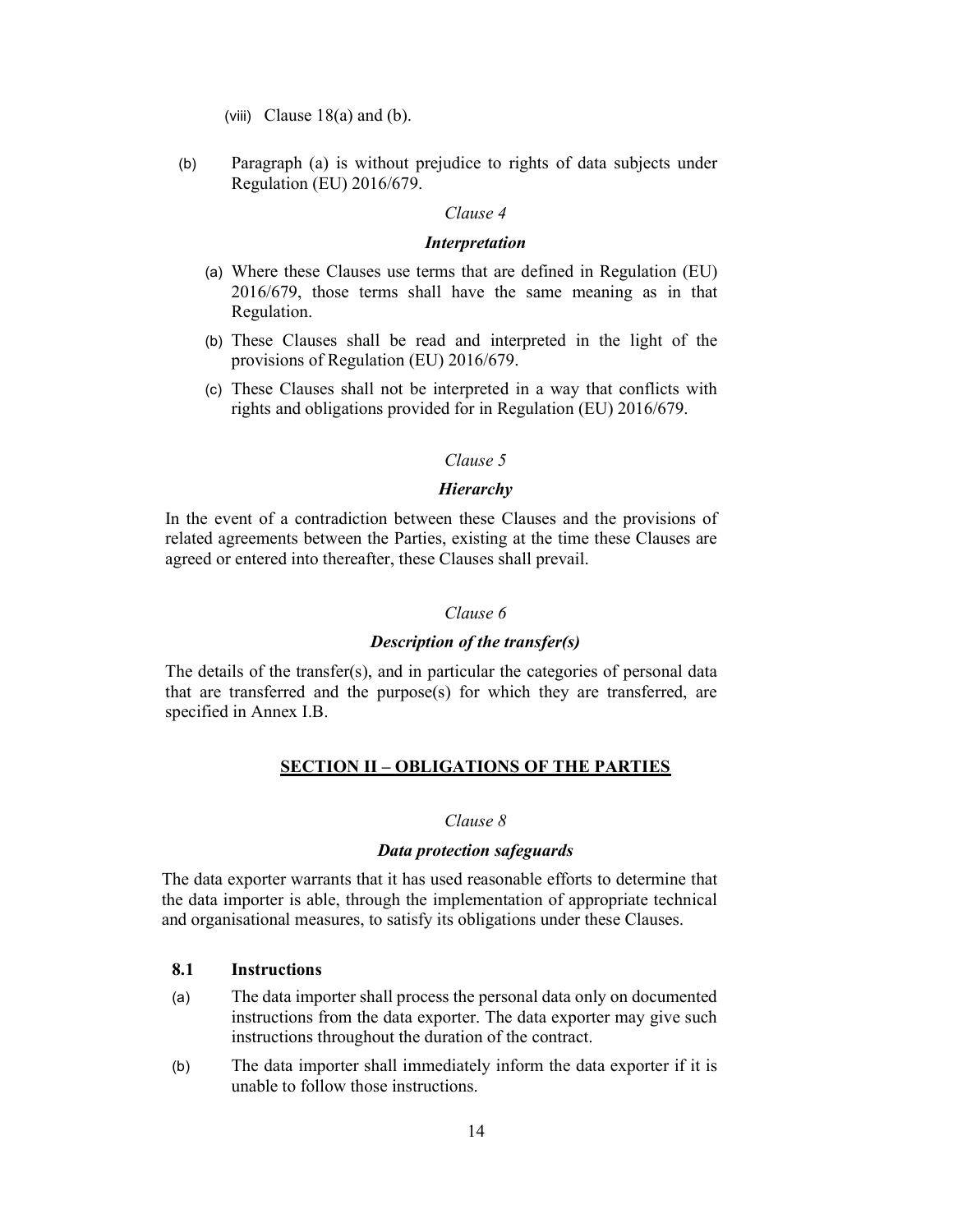#### 8.2 Purpose limitation

The data importer shall process the personal data only for the specific purpose(s) of the transfer, as set out in Annex I.B, unless on further instructions from the data exporter.

#### 8.3 Transparency

On request, the data exporter shall make a copy of these Clauses, including the Appendix as completed by the Parties, available to the data subject free of charge. To the extent necessary to protect business secrets or other confidential information, including the measures described in Annex II and personal data, the data exporter may redact part of the text of the Appendix to these Clauses prior to sharing a copy, but shall provide a meaningful summary where the data subject would otherwise not be able to understand the its content or exercise his/her rights. On request, the Parties shall provide the data subject with the reasons for the redactions, to the extent possible without revealing the redacted information. This Clause is without prejudice to the obligations of the data exporter under Articles 13 and 14 of Regulation (EU) 2016/679.

### 8.4 Accuracy

If the data importer becomes aware that the personal data it has received is inaccurate, or has become outdated, it shall inform the data exporter without undue delay. In this case, the data importer shall cooperate with the data exporter to erase or rectify the data.

#### 8.5 Duration of processing and erasure or return of data

Processing by the data importer shall only take place for the duration specified in Annex I.B. After the end of the provision of the processing services, the data importer shall, at the choice of the data exporter, delete all personal data processed on behalf of the data exporter and certify to the data exporter that it has done so, or return to the data exporter all personal data processed on its behalf and delete existing copies. Until the data is deleted or returned, the data importer shall continue to ensure compliance with these Clauses. In case of local laws applicable to the data importer that prohibit return or deletion of the personal data, the data importer warrants that it will continue to ensure compliance with these Clauses and will only process it to the extent and for as long as required under that local law. This is without prejudice to Clause 14, in particular the requirement for the data importer under Clause  $14(e)$  to notify the data exporter throughout the duration of the contract if it has reason to believe that it is or has become subject to laws or practices not in line with the requirements under Clause 14(a).

#### 8.6 Security of processing

(a) The data importer and, during transmission, also the data exporter shall implement appropriate technical and organisational measures to ensure the security of the data, including protection against a breach of security leading to accidental or unlawful destruction, loss, alteration, unauthorised disclosure or access to that data (hereinafter "personal data breach"). In assessing the appropriate level of security,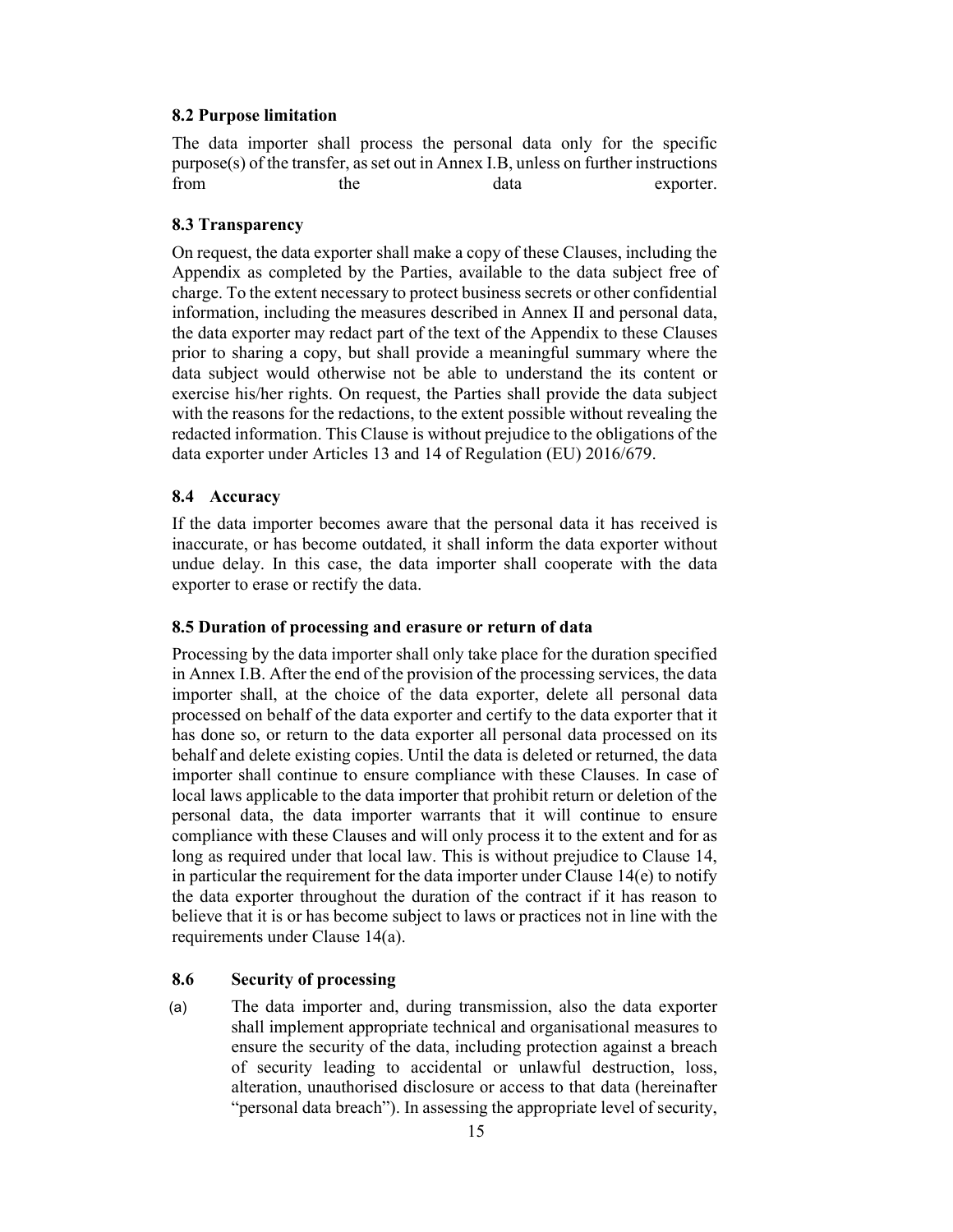the Parties shall take due account of the state of the art, the costs of implementation, the nature, scope, context and purpose(s) of processing and the risks involved in the processing for the data subjects. The Parties shall in particular consider having recourse to encryption or pseudonymisation, including during transmission, where the purpose of processing can be fulfilled in that manner. In case of pseudonymisation, the additional information for attributing the personal data to a specific data subject shall, where possible, remain under the exclusive control of the data exporter. In complying with its obligations under this paragraph, the data importer shall at least implement the technical and organisational measures specified in Annex II. The data importer shall carry out regular checks to ensure that these measures continue to provide an appropriate level of security.

- (b) The data importer shall grant access to the personal data to members of its personnel only to the extent strictly necessary for the implementation, management and monitoring of the contract. It shall ensure that persons authorised to process the personal data have committed themselves to confidentiality or are under an appropriate statutory obligation of confidentiality.
- (c) In the event of a personal data breach concerning personal data processed by the data importer under these Clauses, the data importer shall take appropriate measures to address the breach, including measures to mitigate its adverse effects. The data importer shall also notify the data exporter without undue delay after having become aware of the breach. Such notification shall contain the details of a contact point where more information can be obtained, a description of the nature of the breach (including, where possible, categories and approximate number of data subjects and personal data records concerned), its likely consequences and the measures taken or proposed to address the breach including, where appropriate, measures to mitigate its possible adverse effects. Where, and in so far as, it is not possible to provide all information at the same time, the initial notification shall contain the information then available and further information shall, as it becomes available, subsequently be provided without undue delay.
- (d) The data importer shall cooperate with and assist the data exporter to enable the data exporter to comply with its obligations under Regulation (EU) 2016/679, in particular to notify the competent supervisory authority and the affected data subjects, taking into account the nature of processing and the information available to the data importer.

#### 8.7 Sensitive data

Where the transfer involves personal data revealing racial or ethnic origin, political opinions, religious or philosophical beliefs, or trade union membership, genetic data, or biometric data for the purpose of uniquely identifying a natural person, data concerning health or a person's sex life or sexual orientation, or data relating to criminal convictions and offences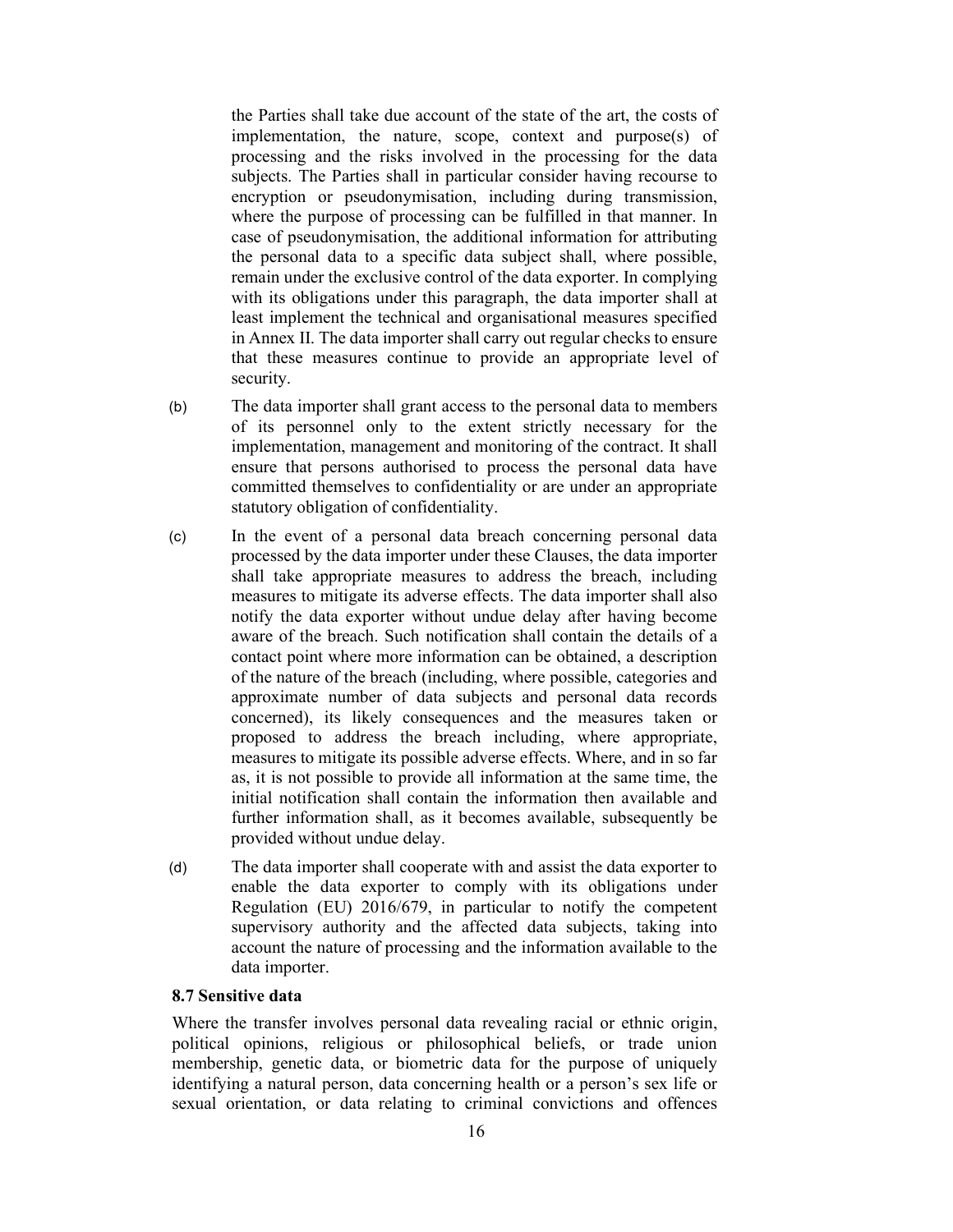(hereinafter "sensitive data"), the data importer shall apply the specific restrictions and/or additional safeguards described in Annex I.B.

### 8.8 Onward transfers

The data importer shall only disclose the personal data to a third party on documented instructions from the data exporter. In addition, the data may only be disclosed to a third party located outside the European Union (in the same country as the data importer or in another third country, hereinafter "onward transfer") if the third party is or agrees to be bound by these Clauses, under the appropriate Module, or if:

- (i) the onward transfer is to a country benefitting from an adequacy decision pursuant to Article 45 of Regulation (EU) 2016/679 that covers the onward transfer;
- (ii) the third party otherwise ensures appropriate safeguards pursuant to Articles 46 or 47 Regulation of (EU) 2016/679 with respect to the processing in question;
- (iii) the onward transfer is necessary for the establishment, exercise or defence of legal claims in the context of specific administrative, regulatory or judicial proceedings; or
- (iv) the onward transfer is necessary in order to protect the vital interests of the data subject or of another natural person.

Any onward transfer is subject to compliance by the data importer with all the other safeguards under these Clauses, in particular purpose limitation.

# 8.9 Documentation and compliance

- (a) The data importer shall promptly and adequately deal with enquiries from the data exporter that relate to the processing under these Clauses.
- (b) The Parties shall be able to demonstrate compliance with these Clauses. In particular, the data importer shall keep appropriate documentation on the processing activities carried out on behalf of the data exporter.
- (c) The data importer shall make available to the data exporter all information necessary to demonstrate compliance with the obligations set out in these Clauses and at the data exporter's request, allow for and contribute to audits of the processing activities covered by these Clauses, at reasonable intervals or if there are indications of noncompliance. In deciding on a review or audit, the data exporter may take into account relevant certifications held by the data importer.
- (d) The data exporter may choose to conduct the audit by itself or mandate an independent auditor. Audits may include inspections at the premises or physical facilities of the data importer and shall, where appropriate, be carried out with reasonable notice.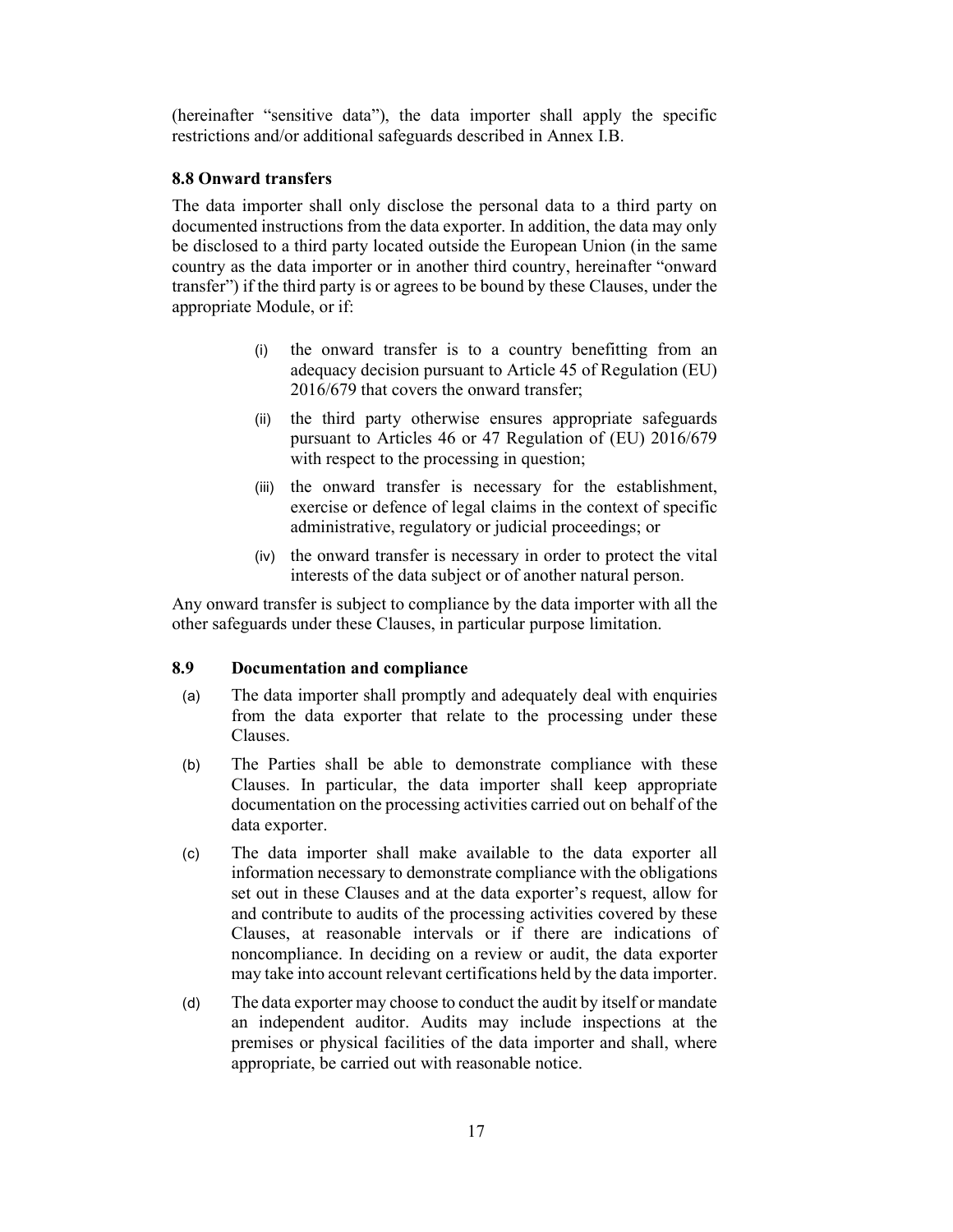(e) The Parties shall make the information referred to in paragraphs (b) and (c), including the results of any audits, available to the competent supervisory authority on request.

### Clause 9

#### Use of sub-processors

- (a) The data importer has the data exporter's general authorisation for the engagement of sub-processor(s) from an agreed list. The data importer shall specifically inform the data exporter in writing of any intended changes to that list through the addition or replacement of subprocessors at least 60 in advance, thereby giving the data exporter sufficient time to be able to object to such changes prior to the engagement of the sub-processor(s). The data importer shall provide the data exporter with the information necessary to enable the data exporter to exercise its right to object.
- (b) Where the data importer engages a sub-processor to carry out specific processing activities (on behalf of the controller), it shall do so by way of a written contract that provides for, in substance, the same data protection obligations as those binding the data importer under these Clauses, including in terms of third-party beneficiary rights for data subjects.[1] The Parties agree that, by complying with this Clause, the data importer fulfils its obligations under Clause 8.8. The data importer shall ensure that the sub-processor complies with the obligations to which the data importer is subject pursuant to these Clauses.
- (c) The data importer shall provide, at the data exporter's request, a copy of such a subprocessor agreement and any subsequent amendments to the data exporter. To the extent necessary to protect business secrets or other confidential information, including personal data, the data importer may redact the text of the agreement prior to sharing a copy.
- (d) The data importer shall remain fully responsible to the data exporter for the performance of the sub-processor's obligations under its contract with the data importer. The data importer shall notify the data exporter of any failure by the subprocessor to fulfil its obligations under that contract.
- (e) The data importer shall agree a third-party beneficiary clause with the sub-processor whereby - in the event the data importer has factually disappeared, ceased to exist in law or has become insolvent - the data exporter shall have the right to terminate the sub-processor contract and to instruct the sub-processor to erase or return the personal data.

# Clause 10

<sup>[1]</sup> This requirement may be satisfied by the sub-processor acceding to these Clauses under the appropriate Module, in accordance with Clause 7.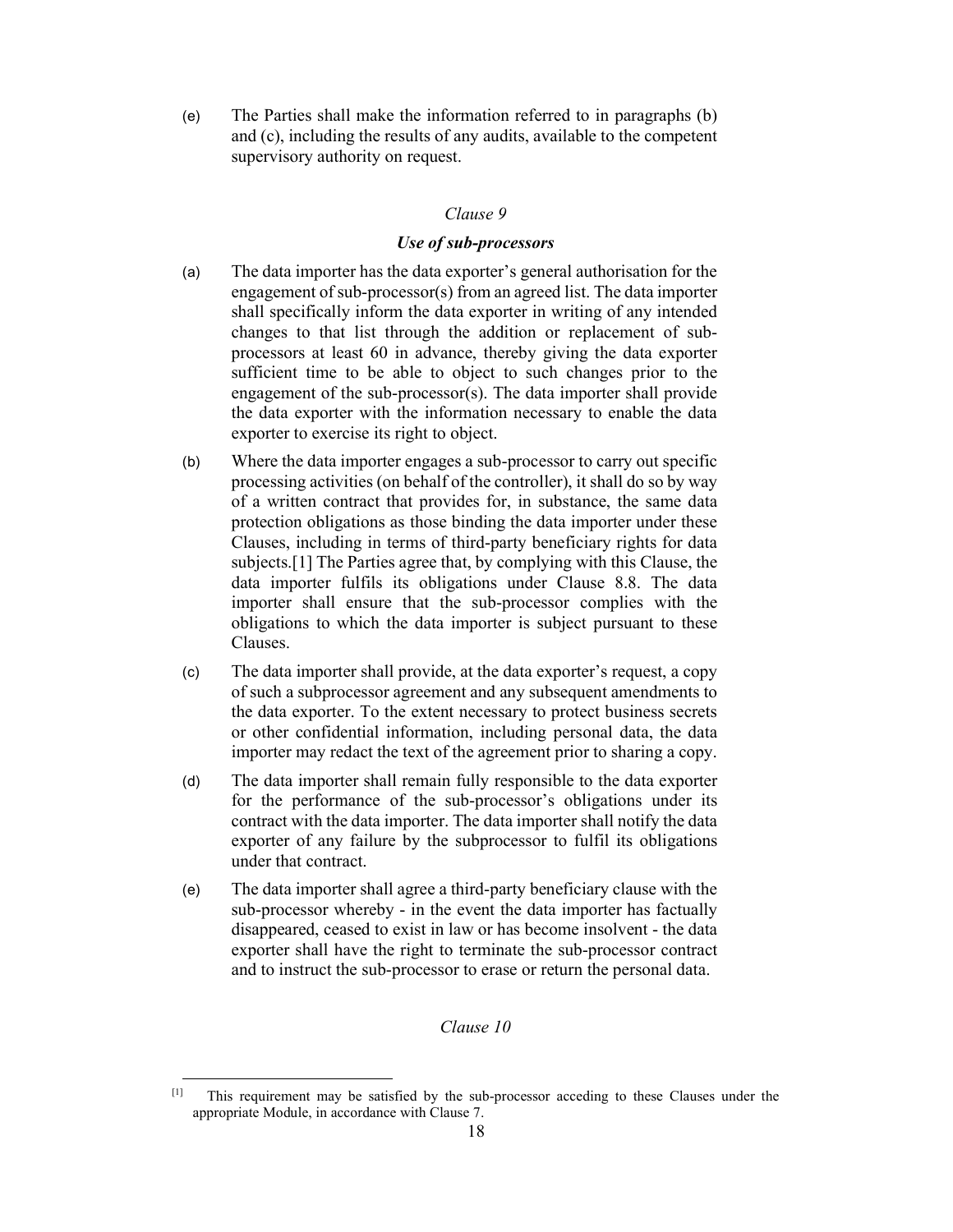### Data subject rights

- (a) The data importer shall promptly notify the data exporter of any request it has received from a data subject. It shall not respond to that request itself unless it has been authorised to do so by the data exporter.
- (b) The data importer shall assist the data exporter in fulfilling its obligations to respond to data subjects' requests for the exercise of their rights under Regulation (EU) 2016/679. In this regard, the Parties shall set out in Annex II the appropriate technical and organisational measures, taking into account the nature of the processing, by which the assistance shall be provided, as well as the scope and the extent of the assistance required.
- (c) In fulfilling its obligations under paragraphs (a) and (b), the data importer shall comply with the instructions from the data exporter.

#### Clause 11

#### Redress

- (a) The data importer shall inform data subjects in a transparent and easily accessible format, through individual notice or on its website, of a contact point authorised to handle complaints. It shall deal promptly with any complaints it receives from a data subject.
- (b) In case of a dispute between a data subject and one of the Parties as regards compliance with these Clauses, that Party shall use its best efforts to resolve the issue amicably in a timely fashion. The Parties shall keep each other informed about such disputes and, where appropriate, cooperate in resolving them.
- (c) Where the data subject invokes a third-party beneficiary right pursuant to Clause 3, the data importer shall accept the decision of the data subject to:
	- (i) lodge a complaint with the supervisory authority in the Member State of his/her habitual residence or place of work, or the competent supervisory authority pursuant to Clause 13;
	- (ii) refer the dispute to the competent courts within the meaning of Clause 18.
- (d) The Parties accept that the data subject may be represented by a notfor-profit body, organisation or association under the conditions set out in Article 80(1) of Regulation (EU) 2016/679.
- (e) The data importer shall abide by a decision that is binding under the applicable EU or Member State law.
- (f) The data importer agrees that the choice made by the data subject will not prejudice his/her substantive and procedural rights to seek remedies in accordance with applicable laws.

#### Clause 12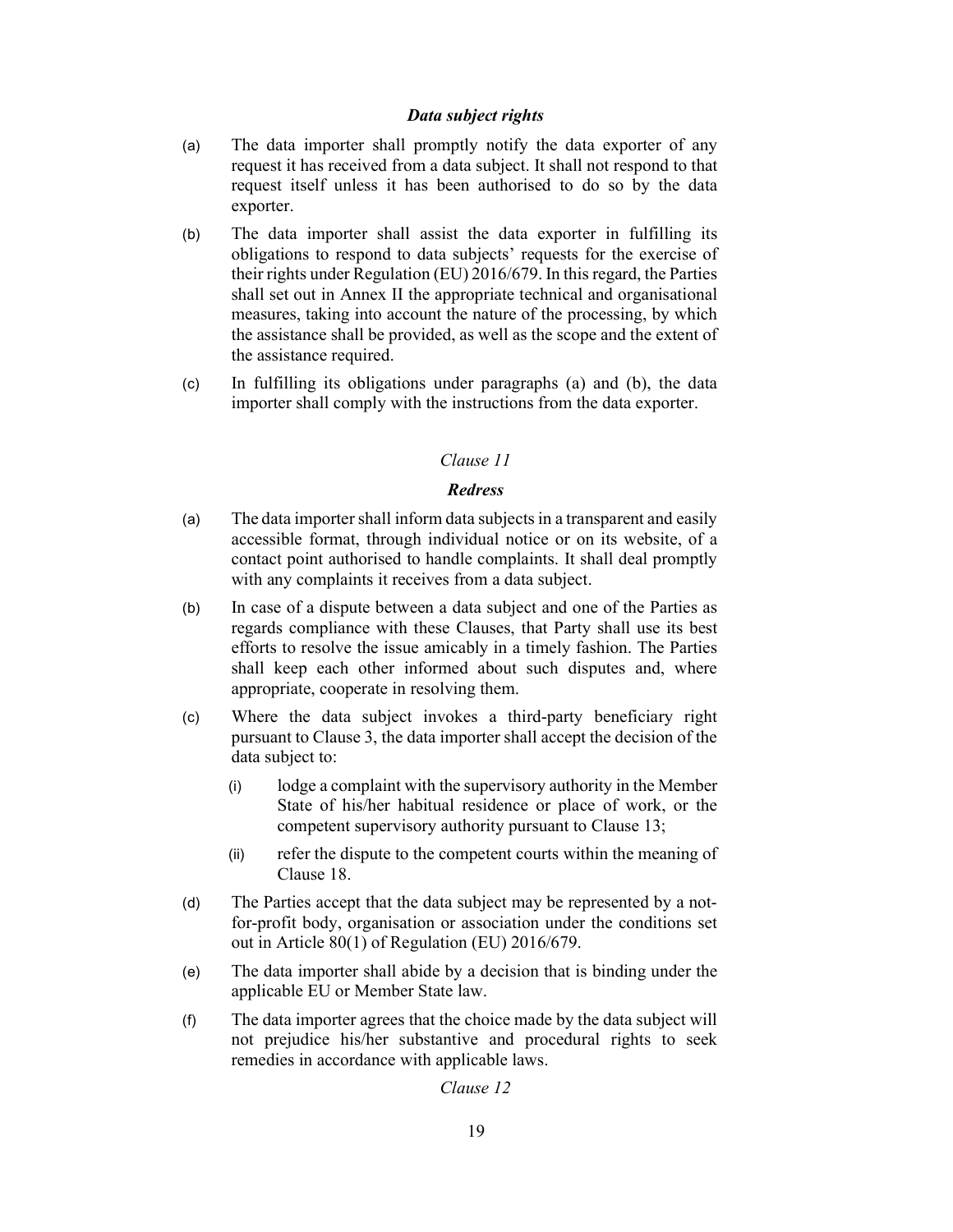### **Liability**

- (a) Each Party shall be liable to the other Party/ies for any damages it causes the other Party/ies by any breach of these Clauses.
- (b) The data importer shall be liable to the data subject, and the data subject shall be entitled to receive compensation, for any material or non-material damages the data importer or its sub-processor causes the data subject by breaching the third-party beneficiary rights under these Clauses.
- (c) Notwithstanding paragraph (b), the data exporter shall be liable to the data subject, and the data subject shall be entitled to receive compensation, for any material or non-material damages the data exporter or the data importer (or its sub-processor) causes the data subject by breaching the third-party beneficiary rights under these Clauses. This is without prejudice to the liability of the data exporter and, where the data exporter is a processor acting on behalf of a controller, to the liability of the controller under Regulation (EU) 2016/679 or Regulation (EU) 2018/1725, as applicable
- (d) The Parties agree that if the data exporter is held liable under paragraph (c) for damages caused by the data importer (or its subprocessor), it shall be entitled to claim back from the data importer that part of the compensation corresponding to the data importer's responsibility for the damage.
- (e) Where more than one Party is responsible for any damage caused to the data subject as a result of a breach of these Clauses, all responsible Parties shall be jointly and severally liable and the data subject is entitled to bring an action in court against any of these Parties.
- (f) The Parties agree that if one Party is held liable under paragraph (e), it shall be entitled to claim back from the other Party/ies that part of the compensation corresponding to its / their responsibility for the damage.
- (g) The data importer may not invoke the conduct of a sub-processor to avoid its own liability.

# Clause 13

# Supervision

- (a) The supervisory authority with responsibility for ensuring compliance by the data exporter with Regulation (EU) 2016/679 as regards the data transfer, as indicated in Annex I.C, shall act as competent supervisory authority.
- (b) The data importer agrees to submit itself to the jurisdiction of and cooperate with the competent supervisory authority in any procedures aimed at ensuring compliance with these Clauses. In particular, the data importer agrees to respond to enquiries, submit to audits and comply with the measures adopted by the supervisory authority, including remedial and compensatory measures. It shall provide the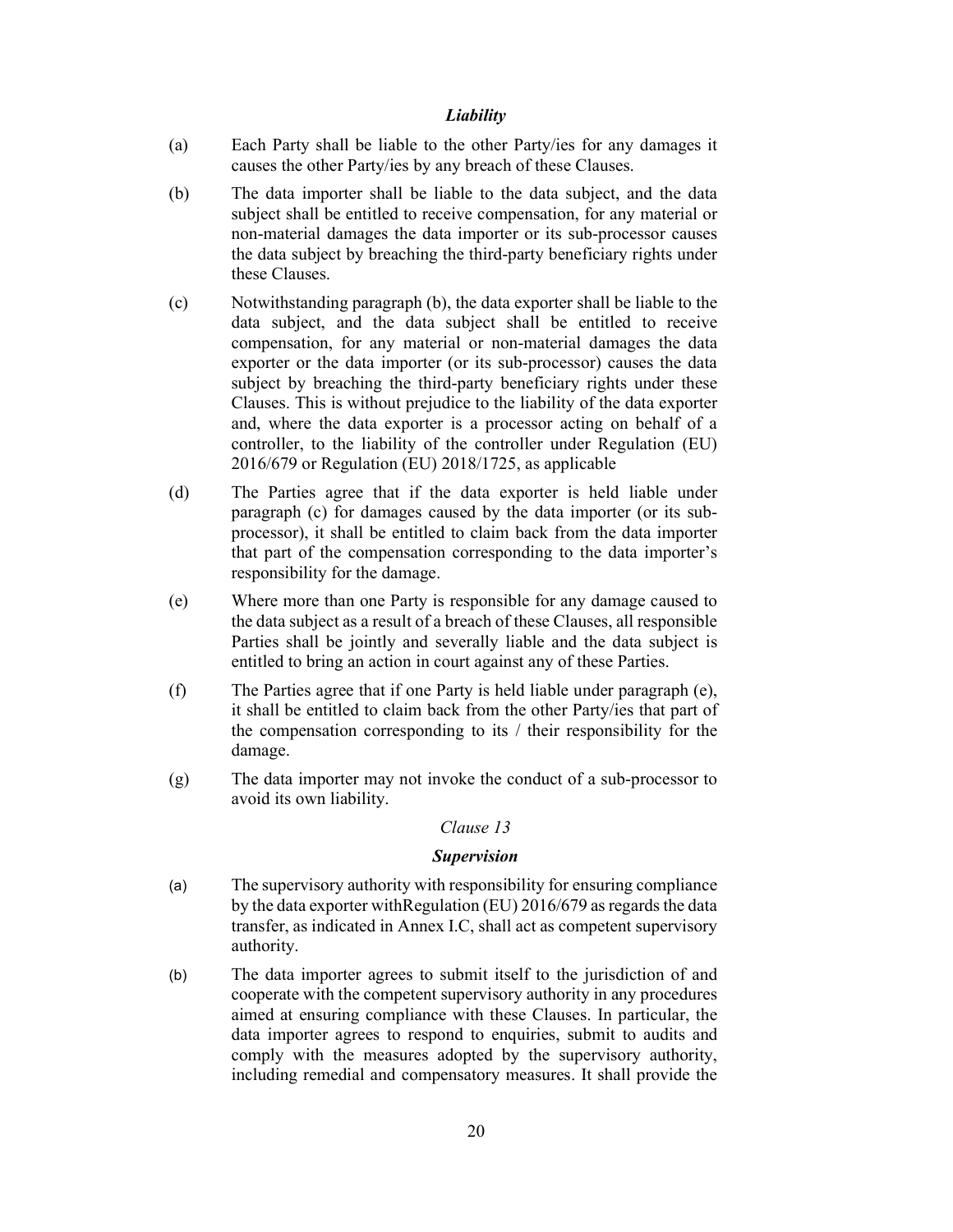supervisory authority with written confirmation that the necessary actions have been taken.

# SECTION III – LOCAL LAWS AND OBLIGATIONS IN CASE OF ACCESS BY PUBLIC AUTHORITIES

# Clause 14

#### Local laws and practices affecting compliance with the Clauses

- (a) The Parties warrant that they have no reason to believe that the laws and practices in the third country of destination applicable to the processing of the personal data by the data importer, including any requirements to disclose personal data or measures authorising access by public authorities, prevent the data importer from fulfilling its obligations under these Clauses. This is based on the understanding that laws and practices that respect the essence of the fundamental rights and freedoms and do not exceed what is necessary and proportionate in a democratic society to safeguard one of the objectives listed in Article 23(1) of Regulation (EU) 2016/679, are not in contradiction with these Clauses.
- (b) The Parties declare that in providing the warranty in paragraph (a), they have taken due account in particular of the following elements:
	- (i) the specific circumstances of the transfer, including the length of the processing chain, the number of actors involved and the transmission channels used; intended onward transfers; the type of recipient; the purpose of processing; the categories and format of the transferred personal data; the economic sector in which the transfer occurs; the storage location of the data transferred;
	- (ii) the laws and practices of the third country of destination– including those requiring the disclosure of data to public authorities or authorising access by such authorities – relevant in light of the specific circumstances of the transfer, and the applicable limitations and safeguards<sup>1</sup>;

<sup>&</sup>lt;sup>1</sup> As regards the impact of such laws and practices on compliance with these Clauses, different elements may be considered as part of an overall assessment. Such elements may include relevant and documented practical experience with prior instances of requests for disclosure from public authorities, or the absence of such requests, covering a sufficiently representative time-frame. This refers in particular to internal records or other documentation, drawn up on a continuous basis in accordance with due diligence and certified at senior management level, provided that this information can be lawfully shared with third parties. Where this practical experience is relied upon to conclude that the data importer will not be prevented from complying with these Clauses, it needs to be supported by other relevant, objective elements, and it is for the Parties to consider carefully whether these elements together carry sufficient weight, in terms of their reliability and representativeness, to support this conclusion. In particular, the Parties have to take into account whether their practical experience is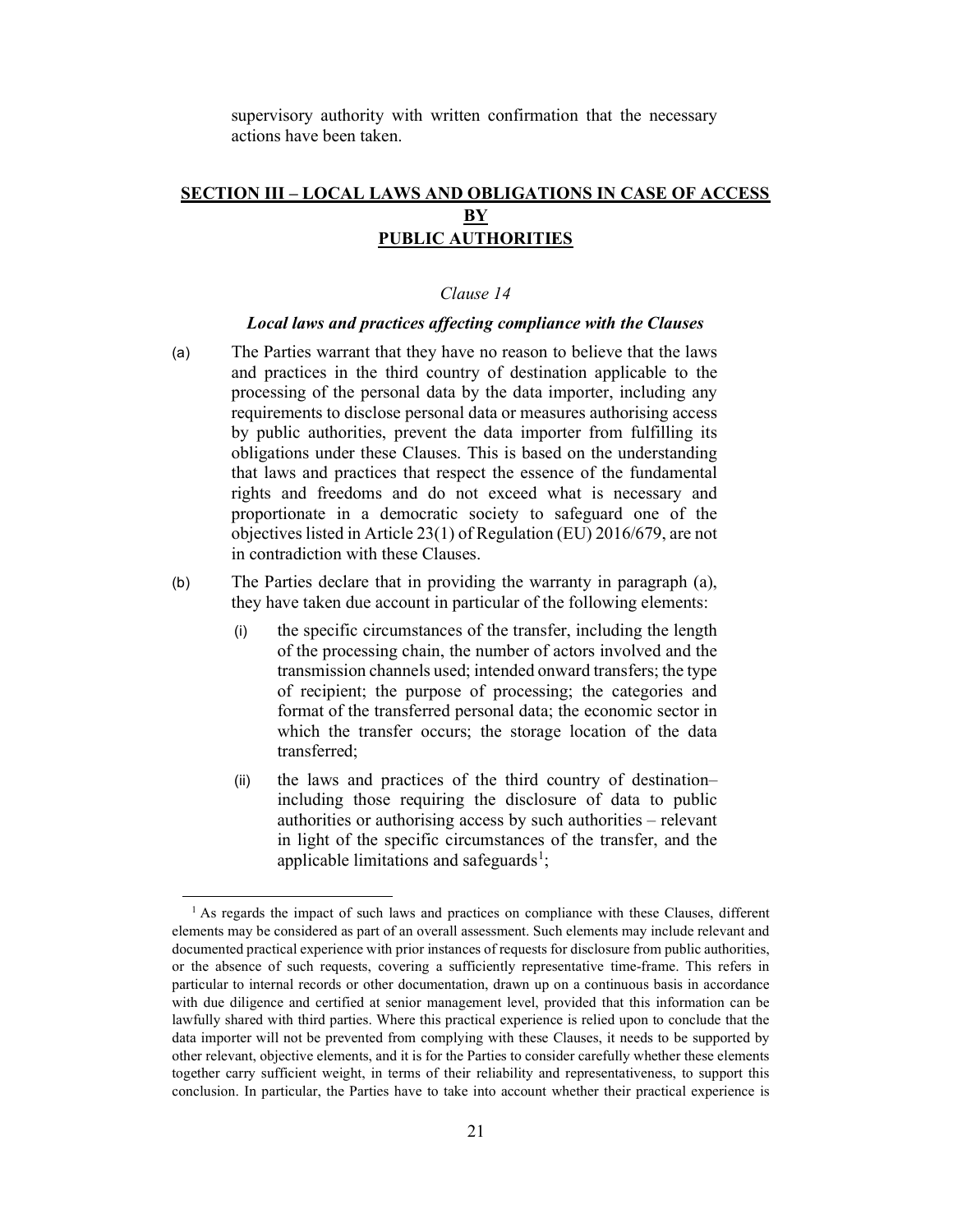- (iii) any relevant contractual, technical or organisational safeguards put in place to supplement the safeguards under these Clauses, including measures applied during transmission and to the processing of the personal data in the country of destination.
- (c) The data importer warrants that, in carrying out the assessment under paragraph (b), it has made its best efforts to provide the data exporter with relevant information and agrees that it will continue to cooperate with the data exporter in ensuring compliance with these Clauses.
- (d) The Parties agree to document the assessment under paragraph (b) and make it available to the competent supervisory authority on request.
- (e) The data importer agrees to notify the data exporter promptly if, after having agreed to these Clauses and for the duration of the contract, it has reason to believe that it is or has become subject to laws or practices not in line with the requirements under paragraph (a), including following a change in the laws of the third country or a measure (such as a disclosure request) indicating an application of such laws in practice that is not in line with the requirements in paragraph (a).
- (f) Following a notification pursuant to paragraph (e), or if the data exporter otherwise has reason to believe that the data importer can no longer fulfil its obligations under these Clauses, the data exporter shall promptly identify appropriate measures (e.g. technical or organisational measures to ensure security and confidentiality) to be adopted by the data exporter and/or data importer to address the situation. The data exporter shall suspend the data transfer if it considers that no appropriate safeguards for such transfer can be ensured, or if instructed by the competent supervisory authority to do so. In this case, the data exporter shall be entitled to terminate the contract, insofar as it concerns the processing of personal data under these Clauses. If the contract involves more than two Parties, the data exporter may exercise this right to termination only with respect to the relevant Party, unless the Parties have agreed otherwise. Where the contract is terminated pursuant to this Clause, Clause 16(d) and (e) shall apply.

# Clause 15

# Obligations of the data importer in case of access by public authorities

# 15.1 Notification

(a) The data importer agrees to notify the data exporter and, where possible, the data subject promptly (if necessary with the help of the data exporter) if it:

corroborated and not contradicted by publicly available or otherwise accessible, reliable information on the existence or absence of requests within the same sector and/or the application of the law in practice, such as case law and reports by independent oversight bodies.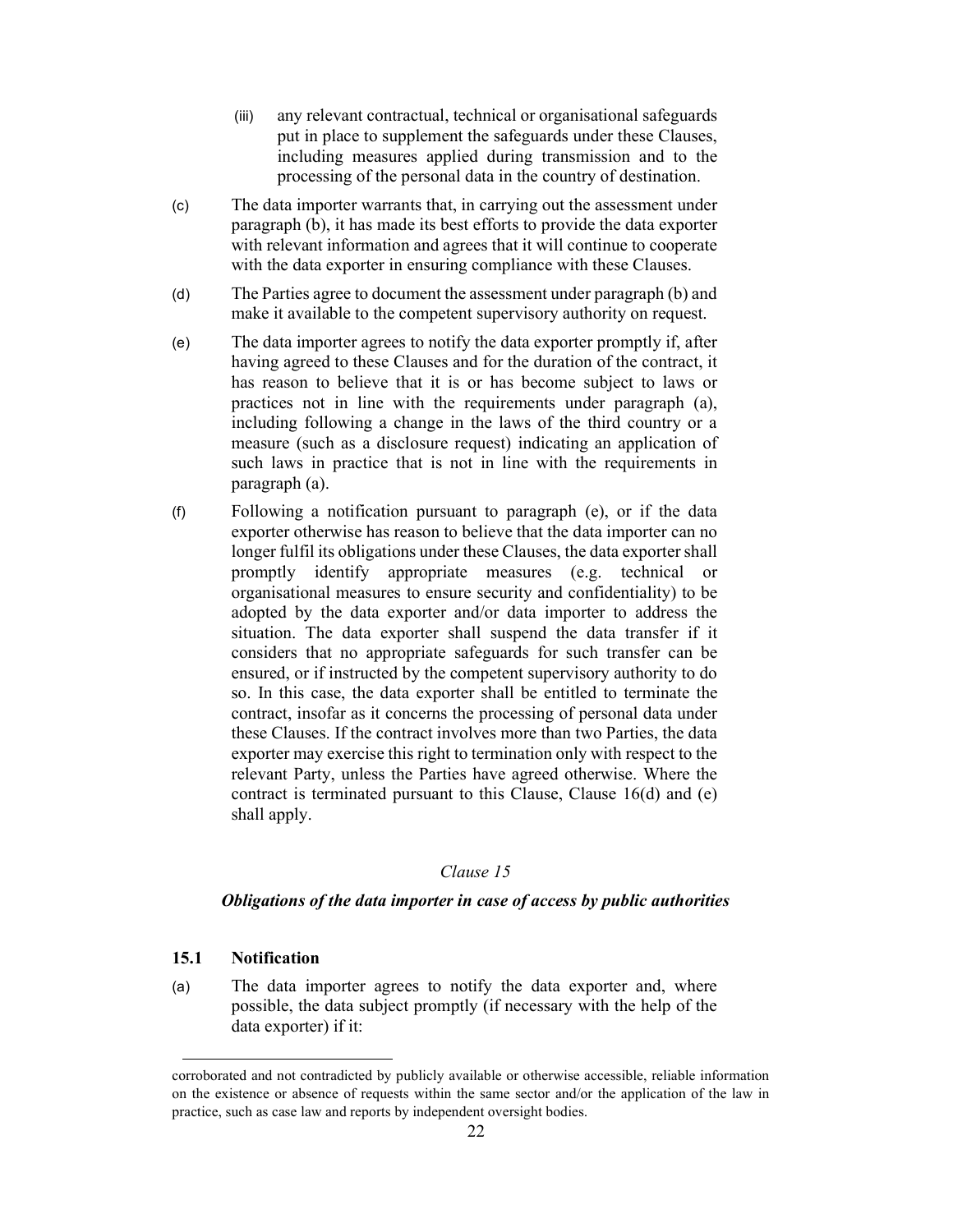- (i) receives a legally binding request from a public authority, including judicial authorities, under the laws of the country of destination for the disclosure of personal data transferred pursuant to these Clauses; such notification shall include information about the personal data requested, the requesting authority, the legal basis for the request and the response provided; or
- (ii) becomes aware of any direct access by public authorities to personal data transferred pursuant to these Clauses in accordance with the laws of the country of destination; such notification shall include all information available to the importer.
- (b) If the data importer is prohibited from notifying the data exporter and/or the data subject under the laws of the country of destination, the data importer agrees to use its best efforts to obtain a waiver of the prohibition, with a view to communicating as much information as possible, as soon as possible. The data importer agrees to document its best efforts in order to be able to demonstrate them on request of the data exporter.
- (c) Where permissible under the laws of the country of destination, the data importer agrees to provide the data exporter, at regular intervals for the duration of the contract, with as much relevant information as possible on the requests received (in particular, number of requests, type of data requested, requesting authority/ies, whether requests have been challenged and the outcome of such challenges, etc.).
- (d) The data importer agrees to preserve the information pursuant to paragraphs (a) to (c) for the duration of the contract and make it available to the competent supervisory authority on request.
- (e) Paragraphs (a) to (c) are without prejudice to the obligation of the data importer pursuant to Clause 14(e) and Clause 16 to inform the data exporter promptly where it is unable to comply with these Clauses.

### 15.2 Review of legality and data minimisation

(a) The data importer agrees to review the legality of the request for disclosure, in particular whether it remains within the powers granted to the requesting public authority, and to challenge the request if, after careful assessment, it concludes that there are reasonable grounds to consider that the request is unlawful under the laws of the country of destination, applicable obligations under international law and principles of international comity. The data importer shall, under the same conditions, pursue possibilities of appeal. When challenging a request, the data importer shall seek interim measures with a view to suspending the effects of the request until the competent judicial authority has decided on its merits. It shall not disclose the personal data requested until required to do so under the applicable procedural rules. These requirements are without prejudice to the obligations of the data importer under Clause 14(e).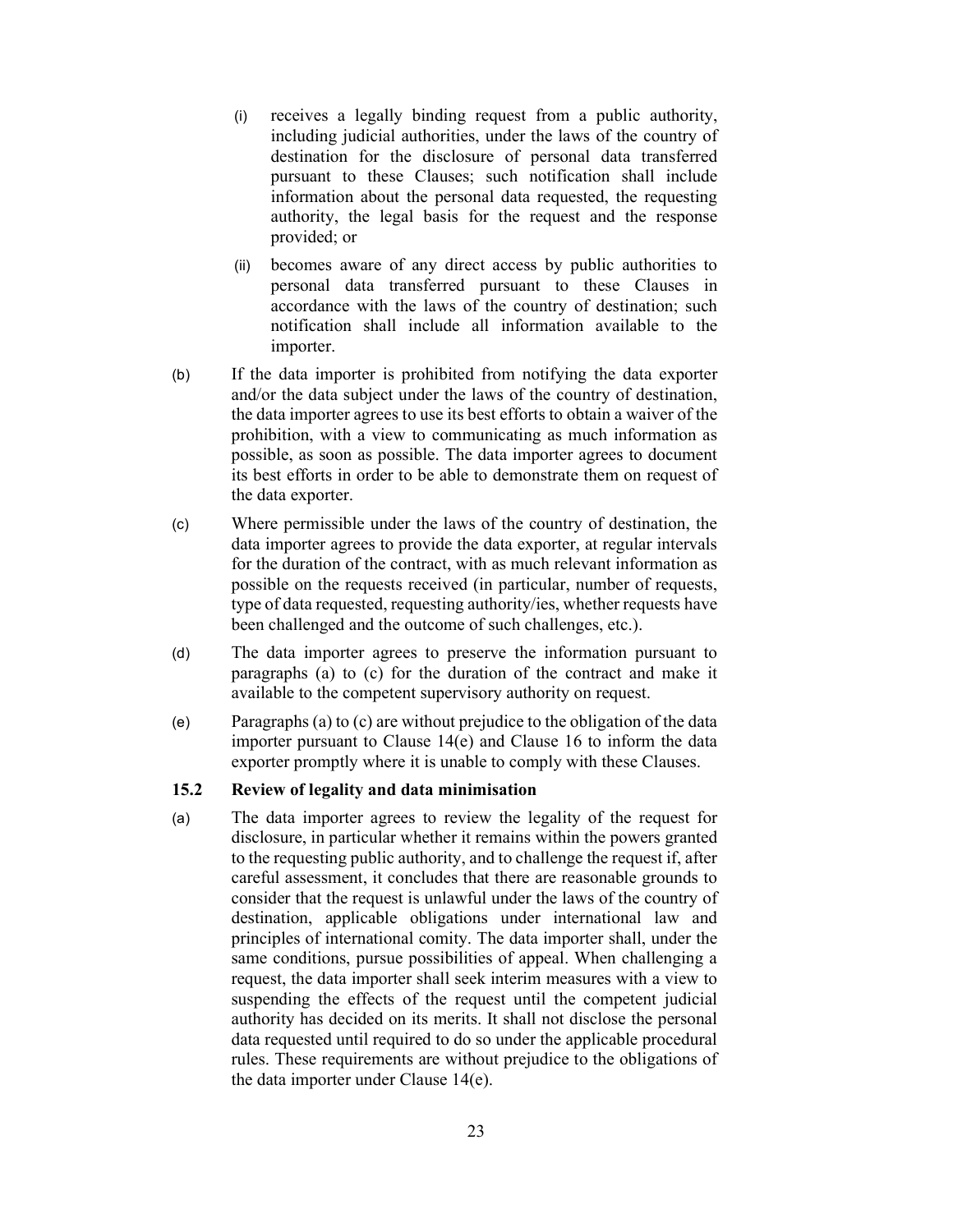- (b) The data importer agrees to document its legal assessment and any challenge to the request for disclosure and, to the extent permissible under the laws of the country of destination, make the documentation available to the data exporter. It shall also make it available to the competent supervisory authority on request.
- (c) The data importer agrees to provide the minimum amount of information permissible when responding to a request for disclosure, based on a reasonable interpretation of the request.

### SECTION IV – FINAL PROVISIONS

# Clause 16

#### Non-compliance with the Clauses and termination

- (a) The data importer shall promptly inform the data exporter if it is unable to comply with these Clauses, for whatever reason.
- (b) In the event that the data importer is in breach of these Clauses or unable to comply with these Clauses, the data exporter shall suspend the transfer of personal data to the data importer until compliance is again ensured or the contract is terminated. This is without prejudice to Clause 14(f).
- (c) The data exporter shall be entitled to terminate the contract, insofar as it concerns the processing of personal data under these Clauses, where:
	- (i) the data exporter has suspended the transfer of personal data to the data importer pursuant to paragraph (b) and compliance with these Clauses is not restored within a reasonable time and in any event within one month of suspension;
	- (ii) the data importer is in substantial or persistent breach of these Clauses; or
	- (iii) the data importer fails to comply with a binding decision of a competent court or supervisory authority regarding its obligations under these Clauses.

In these cases, it shall inform the competent supervisory authority of such non-compliance. Where the contract involves more than two Parties, the data exporter may exercise this right to termination only with respect to the relevant Party, unless the Parties have agreed otherwise.

(d) Personal data that has been transferred prior to the termination of the contract pursuant to paragraph (c) shall at the choice of the data exporter immediately be returned to the data exporter or deleted in its entirety. The same shall apply to any copies of the data. The data importer shall certify the deletion of the data to the data exporter. Until the data is deleted or returned, the data importer shall continue to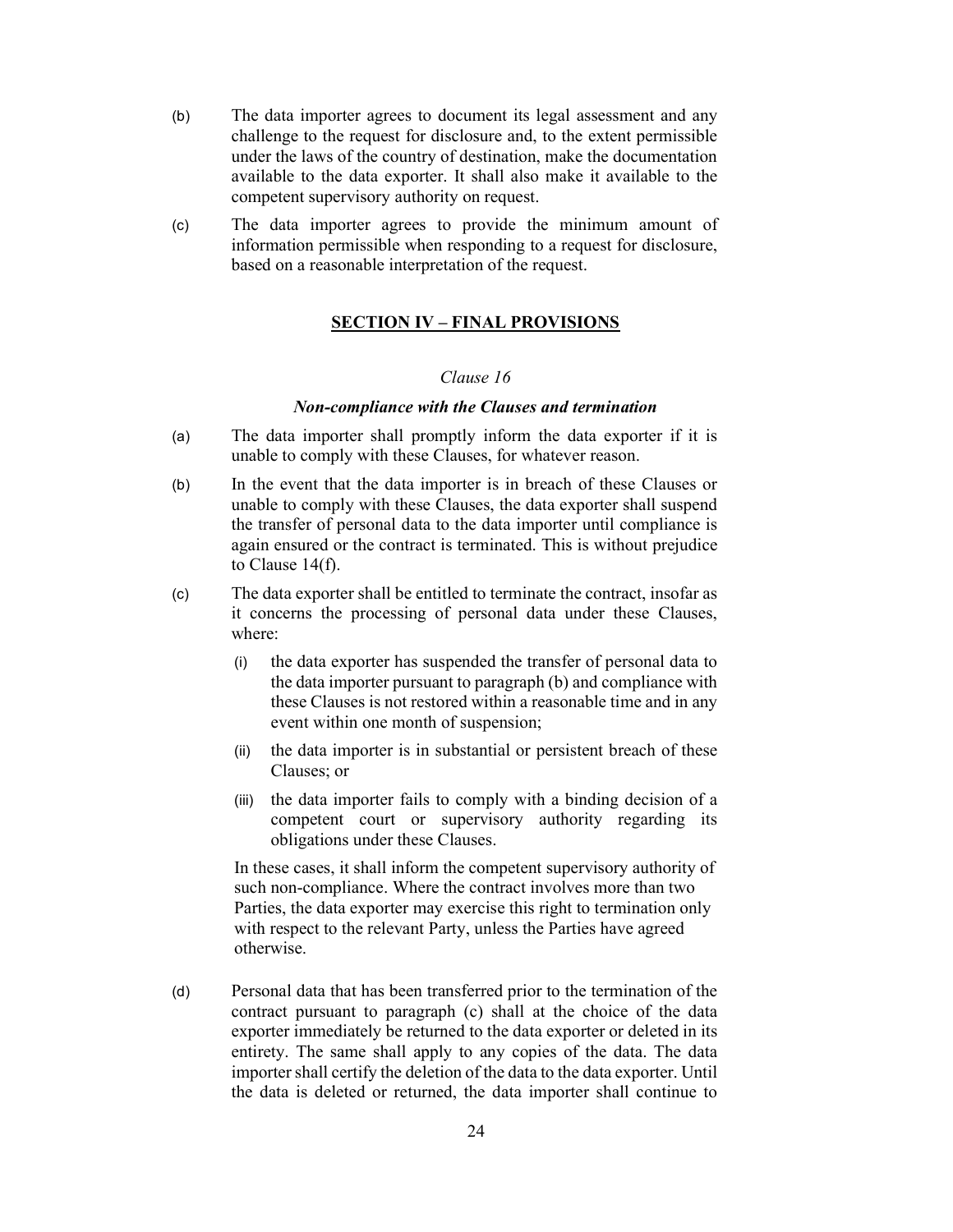ensure compliance with these Clauses. In case of local laws applicable to the data importer that prohibit the return or deletion of the transferred personal data, the data importer warrants that it will continue to ensure compliance with these Clauses and will only process the data to the extent and for as long as required under that local law.

(e) Either Party may revoke its agreement to be bound by these Clauses where (i) the European Commission adopts a decision pursuant to Article 45(3) of Regulation (EU) 2016/679 that covers the transfer of personal data to which these Clauses apply; or (ii) Regulation (EU) 2016/679 becomes part of the legal framework of the country to which the personal data is transferred. This is without prejudice to other obligations applying to the processing in question under Regulation (EU) 2016/679.

#### Clause 17

#### Governing law

These Clauses shall be governed by the law of the EU Member State in which the data exporter is established. Where such law does not allow for third-party beneficiary rights, they shall be governed by the law of another EU Member State that does allow for third-party beneficiary rights. The Parties agree that this shall be the law of the Member State which the System User is located.

#### Clause 18

# Choice of forum and jurisdiction

- (a) Any dispute arising from these Clauses shall be resolved by the courts of an EU Member State.
- (b) The Parties agree that those shall be the courts of the Member State which the System User is located.
- (c) A data subject may also bring legal proceedings against the data exporter and/or data importer before the courts of the Member State in which he/she has his/her habitual residence.
- (d) The Parties agree to submit themselves to the jurisdiction of such courts.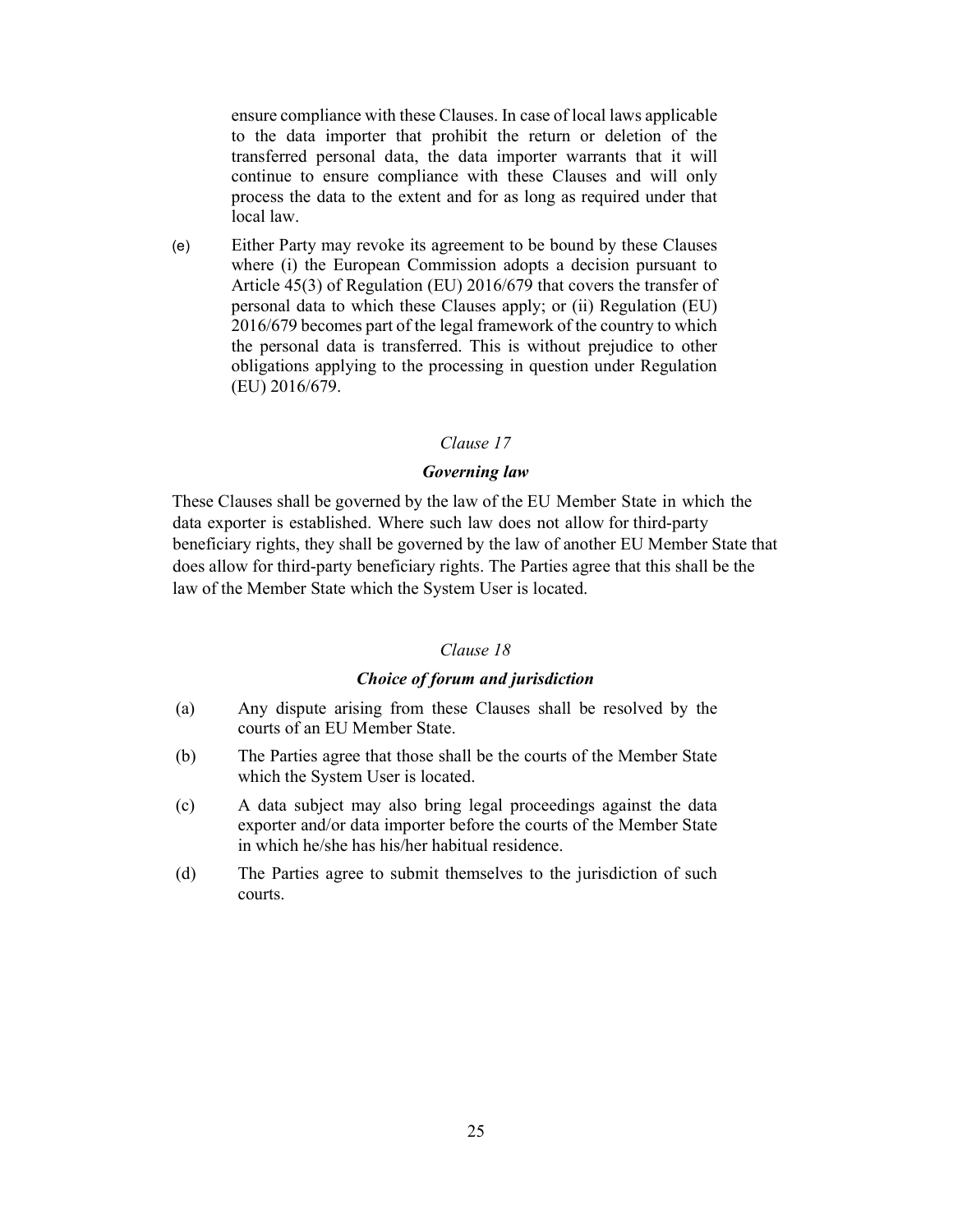# **APPENDIX**

# ANNEX I A. LIST OF PARTIES

# Data exporter(s):

| Name:            | System User as defined in the DPA                                                                                                        |
|------------------|------------------------------------------------------------------------------------------------------------------------------------------|
| Address:         | System User's address detailed in the DPA.                                                                                               |
| NAME:            | Contact person's details: as and if on file within "Agreements and Protocols"<br>section of Accelerate platform, or as designated below: |
| <b>POSITION:</b> |                                                                                                                                          |
| PHONE/EMAIL:     |                                                                                                                                          |

Activities relevant to the data transferred under these Clauses:

Data exporter uses integrated cloud-based systems and web-based platforms offered by data importer to digitally manage legal agreements (give-up agreements, etc.) and the structured and unstructured data involved in those agreements, settle brokerage, automate reconciliations, and invoice data management, manage risk, meet regulatory compliance requirements, and obtain other trade processing services and reference data products required across the pre- and post-trade space.

| $\mathbf{N}$ 101 |  |
|------------------|--|

Date: \_\_\_\_\_\_\_\_\_\_\_\_\_\_\_\_\_\_\_\_\_\_\_\_\_\_\_\_\_\_\_\_\_\_\_\_\_\_\_\_\_\_\_\_\_\_

Role: Controller

# Data importer(s):

| Name:    | FIA Technology Services, LLC                                     |
|----------|------------------------------------------------------------------|
| Address: | 2001 K Street NW, Suite 730 – North Tower<br>Washington DC 20006 |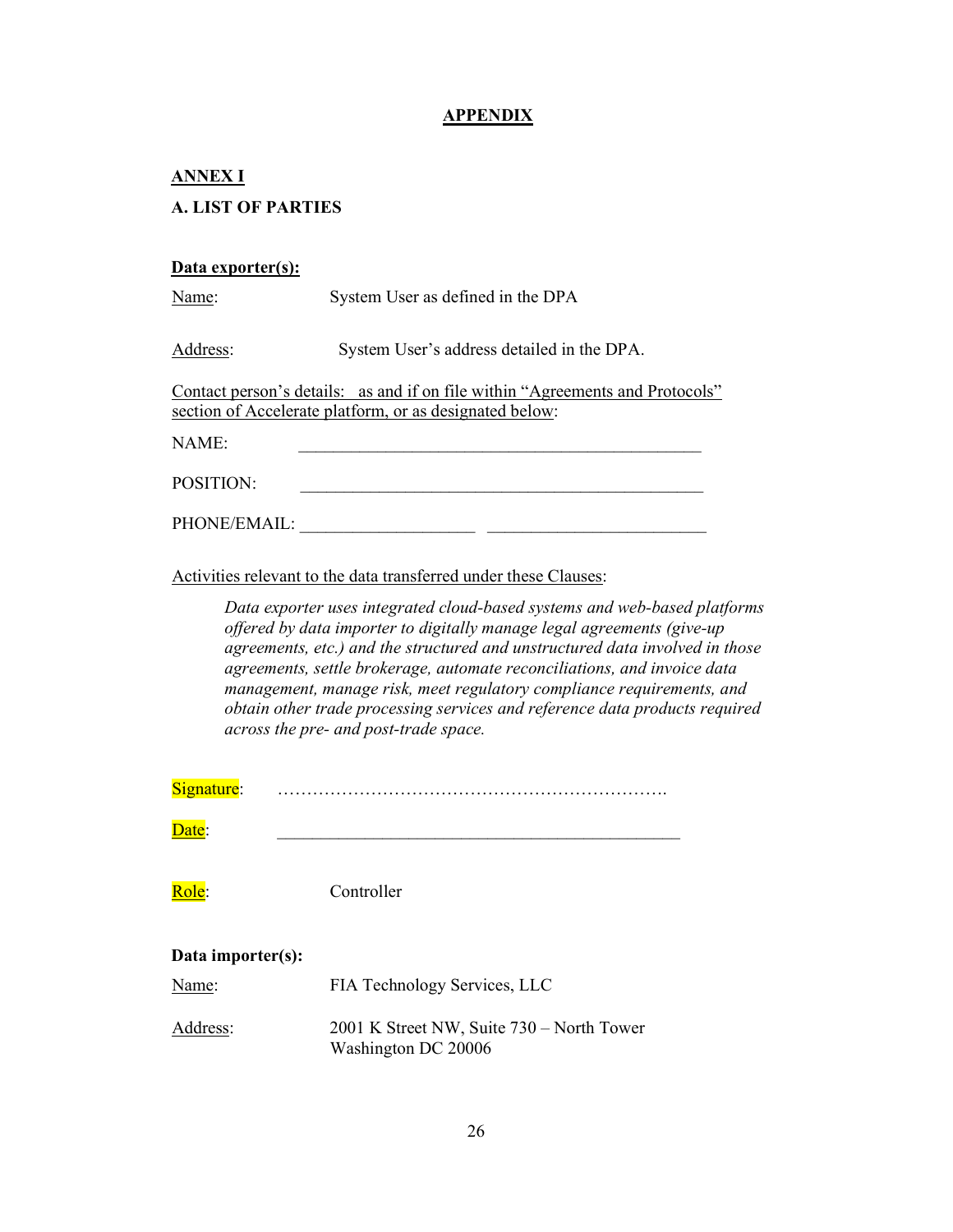Contact person's name, position, and contact details:

| NAME:        | Rebekah Metz                 |
|--------------|------------------------------|
| POSITION:    | VP, Operations               |
| PHONE/EMAIL: | fiatech-privacy@fia-tech.com |

Activities relevant to the data transferred under these Clauses:

Data importer provides integrated cloud-based systems and web-based platforms for its clients to digitally manage legal agreements (give-up agreements, etc.) and the structured and unstructured data involved in those agreements, settle brokerage, automate reconciliations and invoice data management, manage risk, meet regulatory compliance requirements, as well as other trade processing services and reference data products required across the pre- and post-trade space.

 $82$ 

Signature:

 $\text{Date:}$ 

Role: Processor

#### B. DESCRIPTION OF TRANSFER

Categories of data subjects whose personal data is transferred:

The Personal Data transferred concern the categories of Data Subjects detailed in Attachment 1 to the DPA.

#### Categories of personal data transferred:

The Personal Data transferred concern the categories of Personal Data detailed in Attachment 1 the DPA.

Sensitive data transferred (if applicable) and applied restrictions or safeguards that fully take into consideration the nature of the data and the risks involved, such as for instance strict purpose limitation, access restrictions (including access only for staff having followed specialized training), keeping a record of access to the data, restrictions for onward transfers or additional security measures.

Categories of sensitive data will not be transferred under this DPA.

The frequency of the transfer (e.g. whether the data is transferred on a one-off or continuous basis):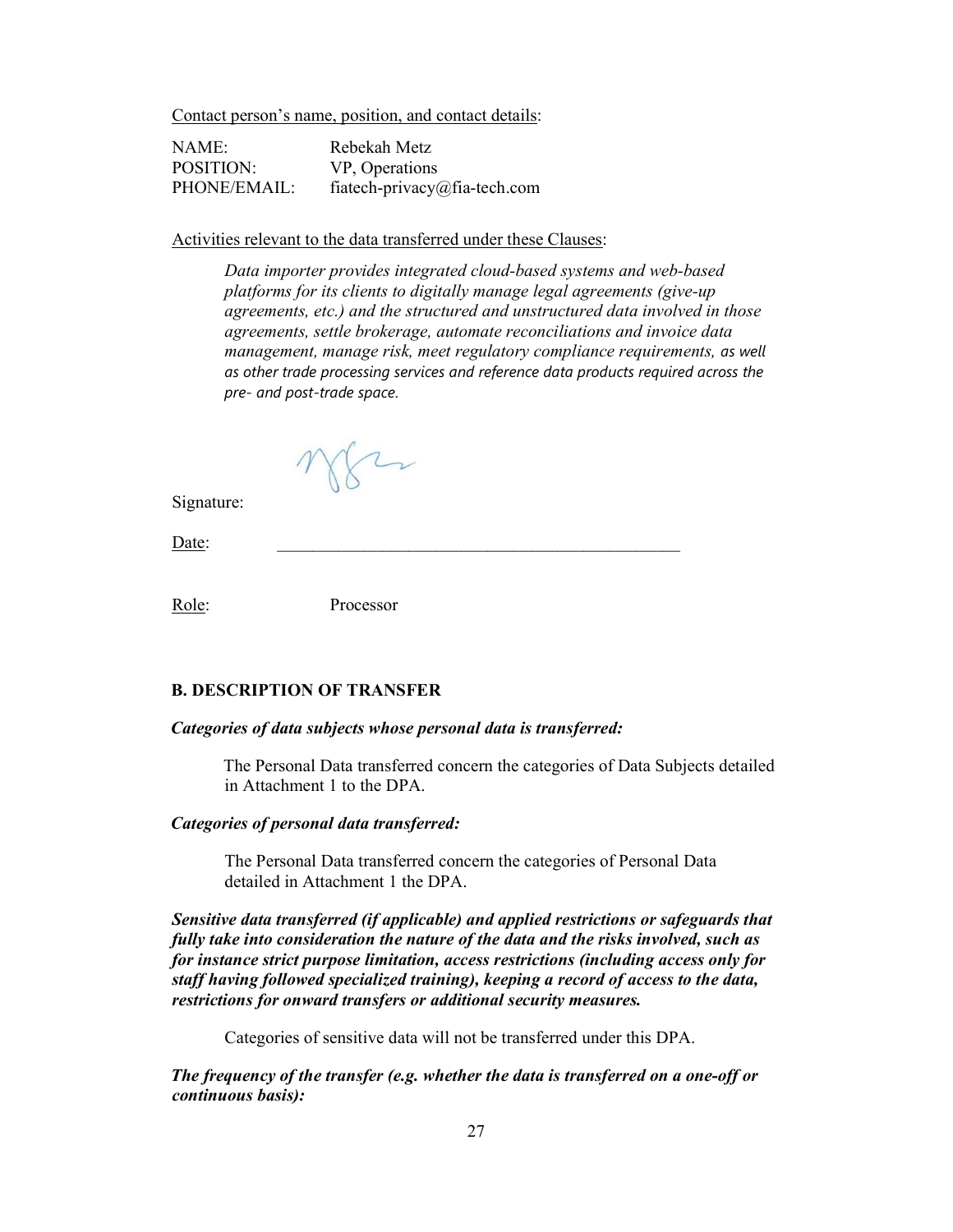The transfer takes place on a continuous basis under the terms of the Main Agreement.

# Nature of the processing:

The nature of the Processing will be for the data importer to provide FIA Tech Services to the data exporter pursuant to the terms of the Main Agreement.

# Purpose(s) of the data transfer and further processing:

The objective of Processing of Personal Data by data importer is the performance of the FIA Tech Services. The Personal Data will be subject to the following Processing operations: collection, recording, organization, structuring, storage, adaptation or alteration, retrieval, consultation, use, disclosure by transmission, dissemination or otherwise making available, alignment or combination, restriction, erasure or destruction

# The period for which the personal data will be retained, or, if that is not possible, the criteria used to determine that period:

The Personal Data will be retained by the data importer for the duration of the FIA Tech Services.

# For transfers to (sub-) processors, also specify subject matter, nature and duration of the processing:

Sub-processor information can be accessed at https://fiatech.com/subprocessors-covered-suppliers/

# C. COMPETENT SUPERVISORY AUTHORITY

Identify the competent supervisory authority/ies in accordance with Clause 13:

The applicable supervisory authority based in the jurisdiction where the System User is located.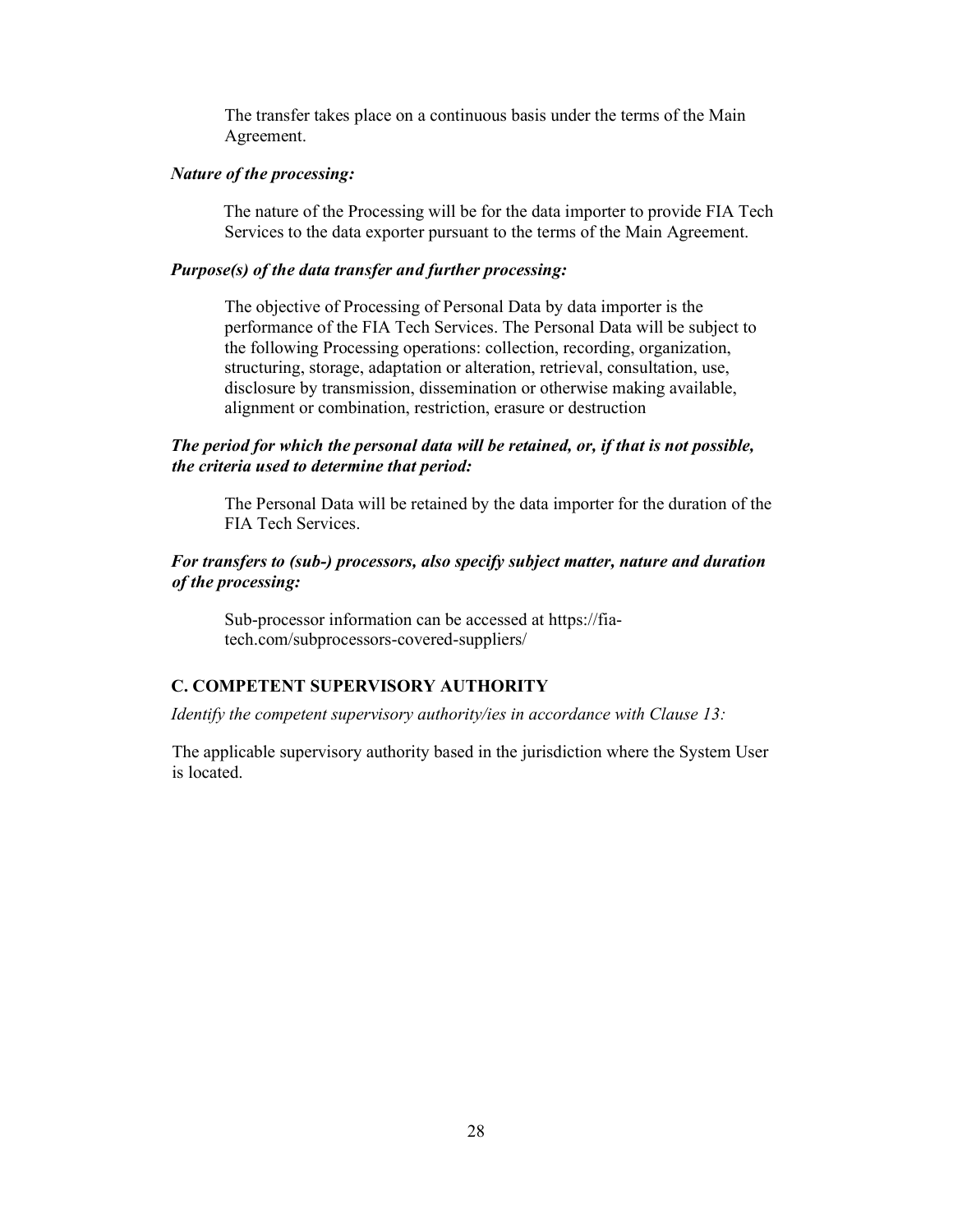# ANNEX II - TECHNICAL AND ORGANISATIONAL MEASURES INCLUDING TECHNICAL AND ORGANISATIONAL MEASURES TO ENSURE THE SECURITY OF THE DATA

#### Information Security Organization

FIA Tech maintains a risk and information security program that contains administrative, technical, and physical safeguards that are appropriate to (a) the type of Customer Data that FIA Tech processes; and (b) the need for security and confidentiality of such Customer Data. FIA Tech's security program is designed to:

- Protect confidentiality, integrity, and availability of Customer Data in FIA Tech's possession or control or to which FIA Tech has access;
- Protect against anticipated threats or hazards to the confidentiality, integrity, and availability of Customer Data;
- Protect against unauthorized or unlawful access, use, disclosure, alteration, or destruction of Customer Data;
- Protect against accidental loss or destruction of, or damage to, Customer Data; and
- Safeguard Customer Data as set forth in any applicable law.

Please refer to the FIA Tech Information Security Policy for additional details of the administrative, technical, and operational safeguards within FIA Tech's security program. The current version of the FIA Tech Information Security Policy is available by request from Client Services. Without limiting the generality of the foregoing, FIA Tech's security program includes:

### 1. Risk & Information Security Responsibility

The Head of Risk & Information Security is responsible for the development, implementation, and maintenance of the risk & information security program. Members of the FIA Tech senior management team are involved in risk-related discussions and the Head of Risk & Information Security reports directly to the FIA Tech President / CEO.

# 2. Security Training and Awareness

Promoting a culture of security awareness is the cornerstone of human resources security. All personnel are required to undergo periodic risk training for the purpose of evaluating the existing risk profile, changing behavior, and reducing the overall risk exposure. Graded, post-training exercises (with associated feedback) are an integrated part of the risk & information security program.

# 3. Access Control

Access to applications and other sensitive systems containing Customer Data is rolebased with application of the principle of separation of duties. The concept of 'least privilege' is a centerpiece of the access control process. Additional controls include processes to ensure the timely removal of access in the event of leaving the firm or an internal job or responsibility change. Regular access reviews are performed on all systems to ensure alignment with best industry practices.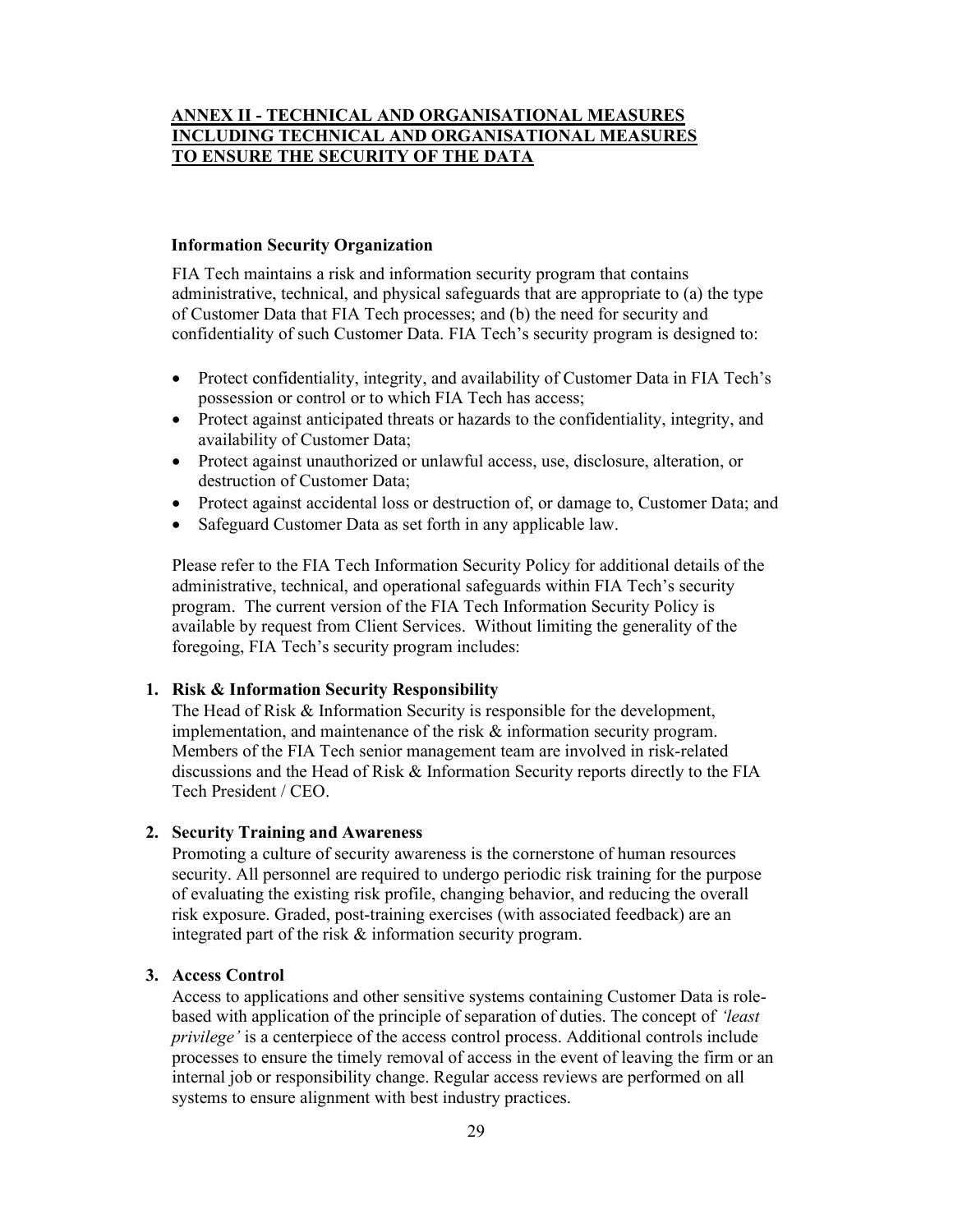# 4. Physical Security

Controls are in place to provide reasonable assurance that physical access to the network infrastructure associated with Customer Data is limited to authorized individuals. These controls include the timely removal of all physical access when employees leave the company. Additionally, proper environment controls are in place to assure the integrity and sustainability of Customer Data.

# 5. Data Security

All data containing Customer Data is protected and secured with controls aligned with best industry practices. These controls include, but may not be limited to: encryption in transit and at rest, measures to protect the integrity and availability of the data, secure end-of-life disposal of physical servers and other tangible property associated with Customer Data.

# 6. Network Security

All networks hosting Customer Data are protected with controls aligned with industry best practices. These controls include, but may not be limited to: log file security and monitoring, firewalls, intrusion detection systems, endpoint security, and external penetration testing by an independent third party.

#### 7. Application Security

All applications are developed according to best industry practices and specifically guided by internal standards and policies. These include, but may not be limited to: separate application environments, security code scanning, open source code scanning and application penetration testing.

# 8. Change Management

Controls and processes are in place to ensure that all changes made to production systems, applications, networks, and other critical infrastructure associated with Customer Data are aligned with best industry practices. This includes, but may not be limited to: processes for documenting, testing, and approving normal maintenance changes, upgrades, fixes and vulnerability patching.

## 9. Penetration Testing

All applications and networks associated with Customer Data undergo regular penetration testing by an independent third party. This testing uses highly specialized tools, custom testing setups, and ethical hacking techniques to identify any existing security gaps.

# 10. Business Continuity Program ("BCP") & Pandemic Planning

A comprehensive BCP is in place to ensure that FIA Tech can respond to all types of business interruptions (e.g., loss of facilities, loss of people, loss of technology, loss of utilities, pandemic, etc.) in a timely and efficient manner.

#### 11. Incident Response

An incident response plan exists to ensure a timely and proper response to a risk or information security related event associated with Customer Data.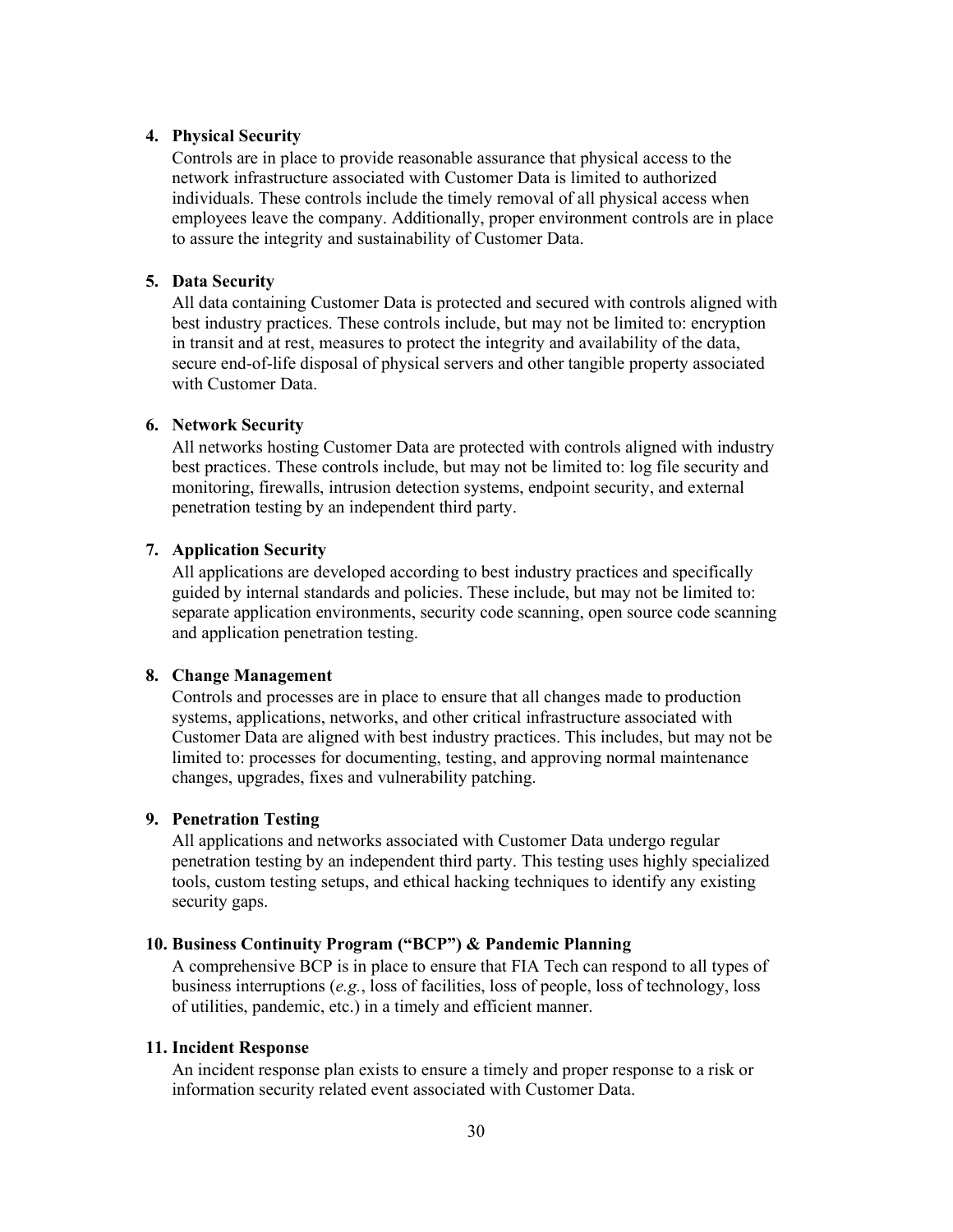# 12. Risk Monitoring

Risk monitoring controls are in place to provide assurance that existing policies and processes are being followed. These controls include, but may not be limited to: log file security and alerting, network security alerting, BCP and disaster recovery testing, and the monitoring of employee training.

# 13. Program Adjustments

FIA Tech actively monitors, evaluates, and adjusts its risk and information security processes, taking into account changes in or to: (1) the threat landscape; (2) its business environment; (3) applicable technology; and (4) legal, regulatory, or other requirements.